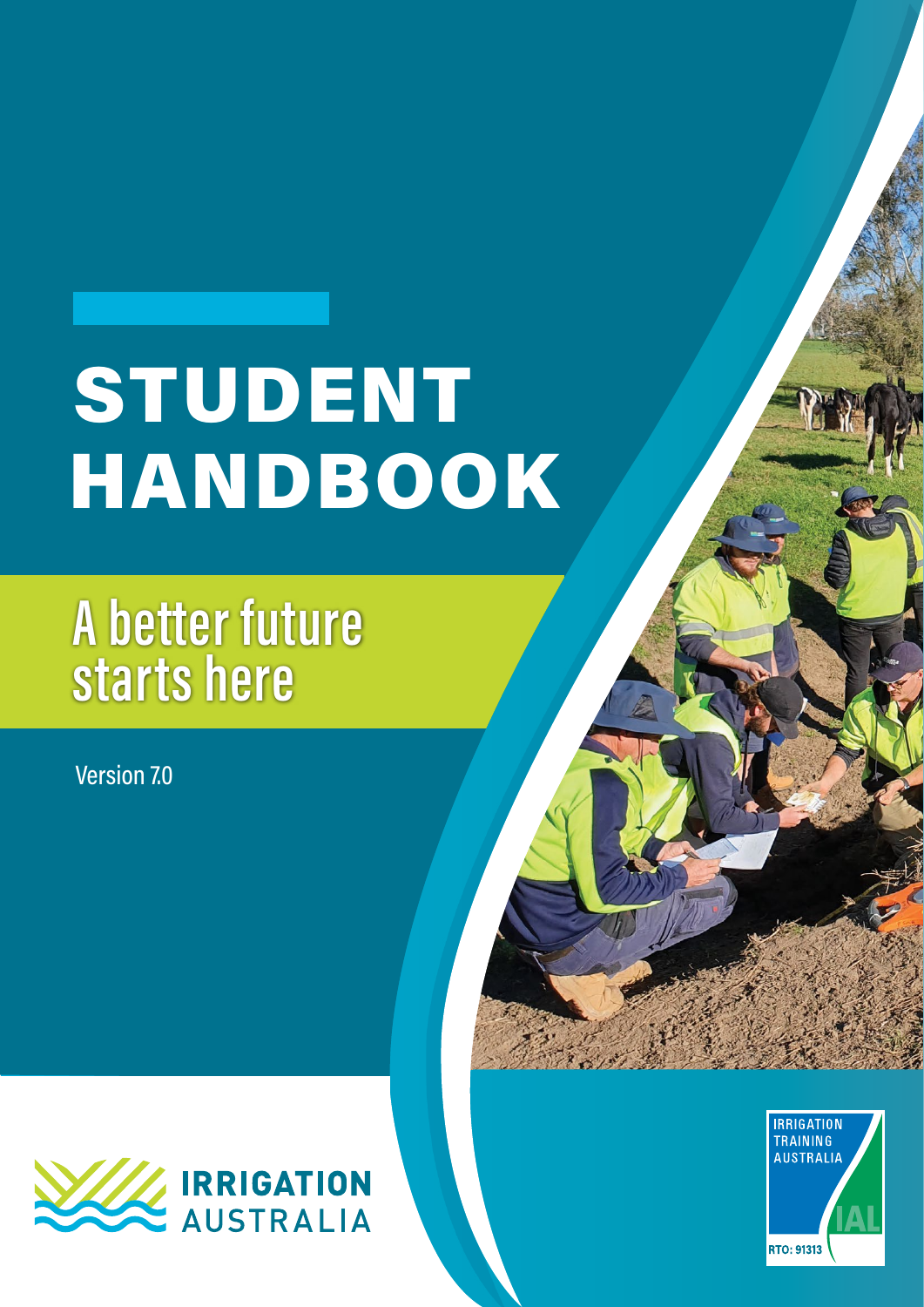### MISSION STATEMENT

### Our Mission

As the national representative body of the Australian irrigation industry, Irrigation Australia will:

- **Provide value and service for its members**
- **Be the prime source of irrigation-related knowledge for all stakeholders**
- **Provide professional development for the irrigation industry supporting economic sustainability in Australia**

We are committed to leading the irrigation industry into the future by providing and facilitating education and certification programs that improve industry standards and provide practical solutions for the efficient use of water in irrigation.

### Our Vision

To lead the Australian irrigation industry.

Irrigation Australia has been servicing the irrigation industry as the peak body since 1983 and we continue to grow stronger and seek out more opportunities with the goal of increasing the value and benefits for our members.

### Our Strategic Plan

To download a copy of our 2020 – 2022 Strategic Plan Snapshot, click on the following link:

### [STRATEGIC PLAN SNAPSHOT](file://///ialsvr01/Data/Board_Restricted%20Access/Board/Board%20Meetings%20_Reports%20&%20Minutes/Strategic%20Planning%20Meetings/Strategic%20Plan%20Snapshots/2020-2022_Irrigation%20Australia_Strategic%20Plan%20Snapshot.pdf)

"IT IS NOT THE QUANTITY OF WATER APPLIED TO A CROP; IT IS THE QUANTITY OF INTELLIGENCE APPLIED WHICH DETERMINES THE RESULT - THERE IS MORE DUE TO INTELLIGENCE THAN WATER IN EVERY CASE"

*Reference:*

*Alfred Deakin (2nd Prime Minister of Australia) in 1890 quoted during a speech to a conference of 'Irrigationists.*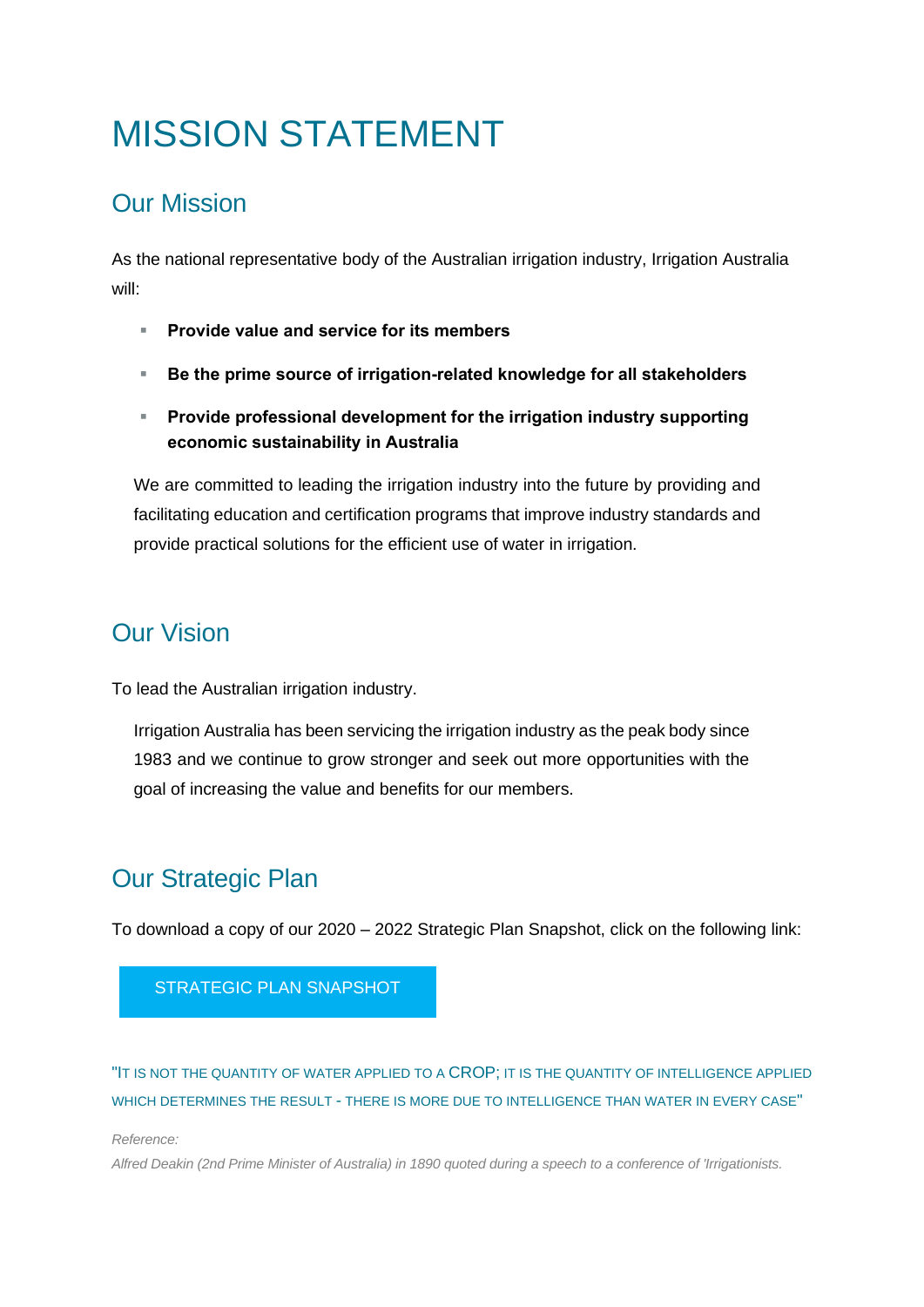### Welcome to Irrigation Australia Training



**CENTRE OF IRRIGATION EXCELLENCE** 



I am pleased to welcome you to Irrigation Australia Training, and we thank you for choosing Irrigation Australia as your preferred training provider.

Our aim, as the peak body for irrigation in Australia, is to help train and supply the industry with duly qualified people and provide opportunities for young and experienced people to grow their professional career in this exciting industry.

National Training, Certification & Marketing

Manager, Irrigation Australia Irrigation Australia established the Centre of Irrigation [Excellence \(COIE\)](https://www.coie.com.au/) in 2017 providing an opportunity for employers/employees and students seeking a career in the irrigation industry and wanting to enhance professional development and skills. A key objective of the Centre of Irrigation Excellence is to increase the range and standard of irrigation skills in Australia.

In 2020 Irrigation Australia established a network for Young Irrigation Professionals group to provide a platform for young professionals to participate and discuss issues pertaining to irrigation. Information on this can be found on our website [www.irrigationaustralia.com.au](https://www.irrigationaustralia.com.au/about-us/young-irrigation-professionals-committee)

We acknowledge the support of our COIE sponsors who assist us in delivering professional training across the irrigation industry sector to all parts of Australia – they are:

Advanced Industrial Products; Brown Brothers Engineers; Hunter Industries; IPEX Pipelines; Isuzu Engines; Netafim Australia; Nelson Australia; Philmac, Vinidex; Toro Australia and Valmont Irrigation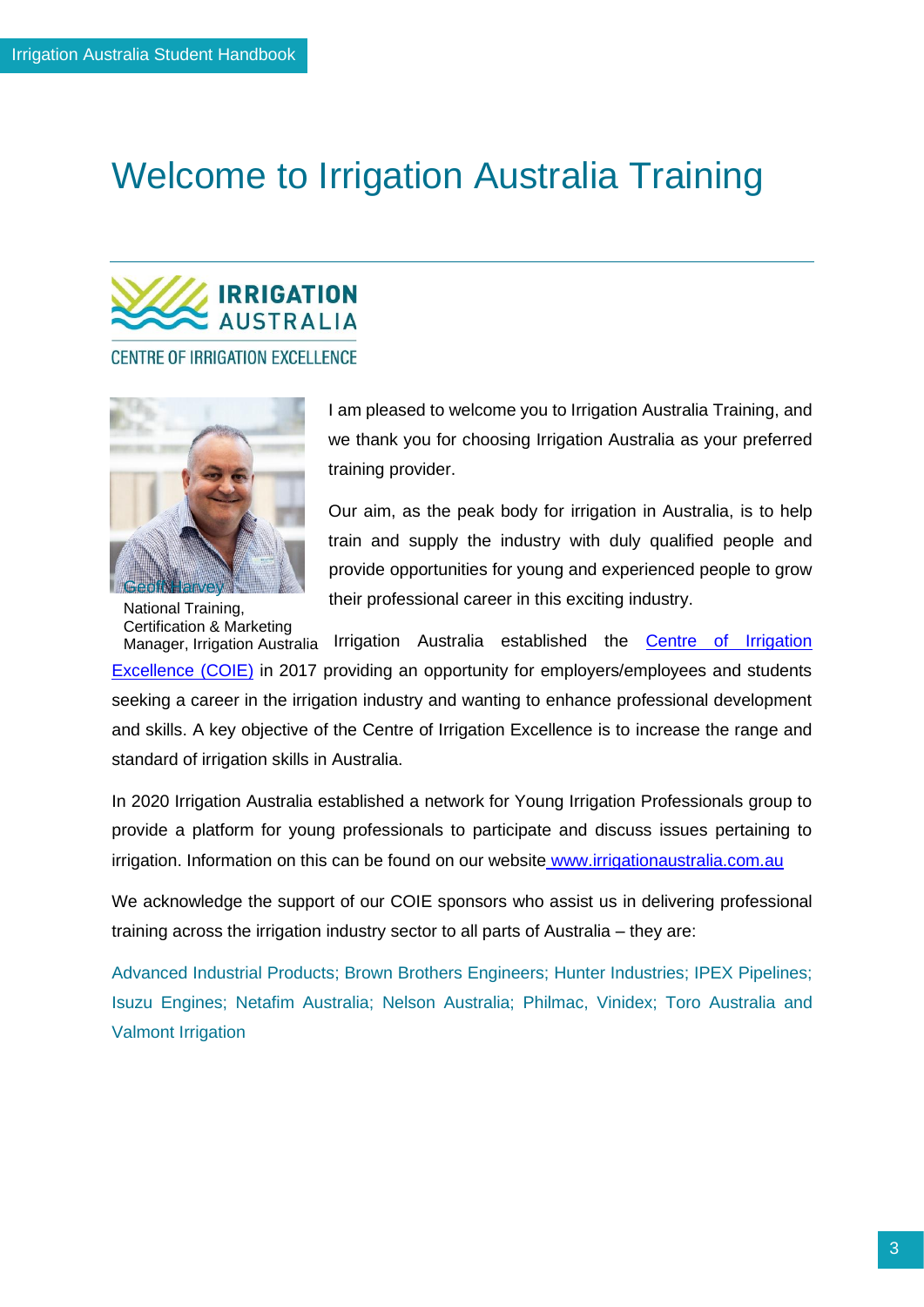### **CONTENTS**

| RIGHT TO HAVE YOUR EXISTING SKILLS/QUALIFICATIONS RECOGNISED  21 |  |
|------------------------------------------------------------------|--|
|                                                                  |  |
|                                                                  |  |
|                                                                  |  |
|                                                                  |  |
|                                                                  |  |
|                                                                  |  |
| ISSUING OF QUALIFICATIONS AND STATEMENT OF ATTAINMENT 30         |  |
| APPENDIX A: COMPLAINTS AND APPEALS PROCEDURE 32                  |  |
|                                                                  |  |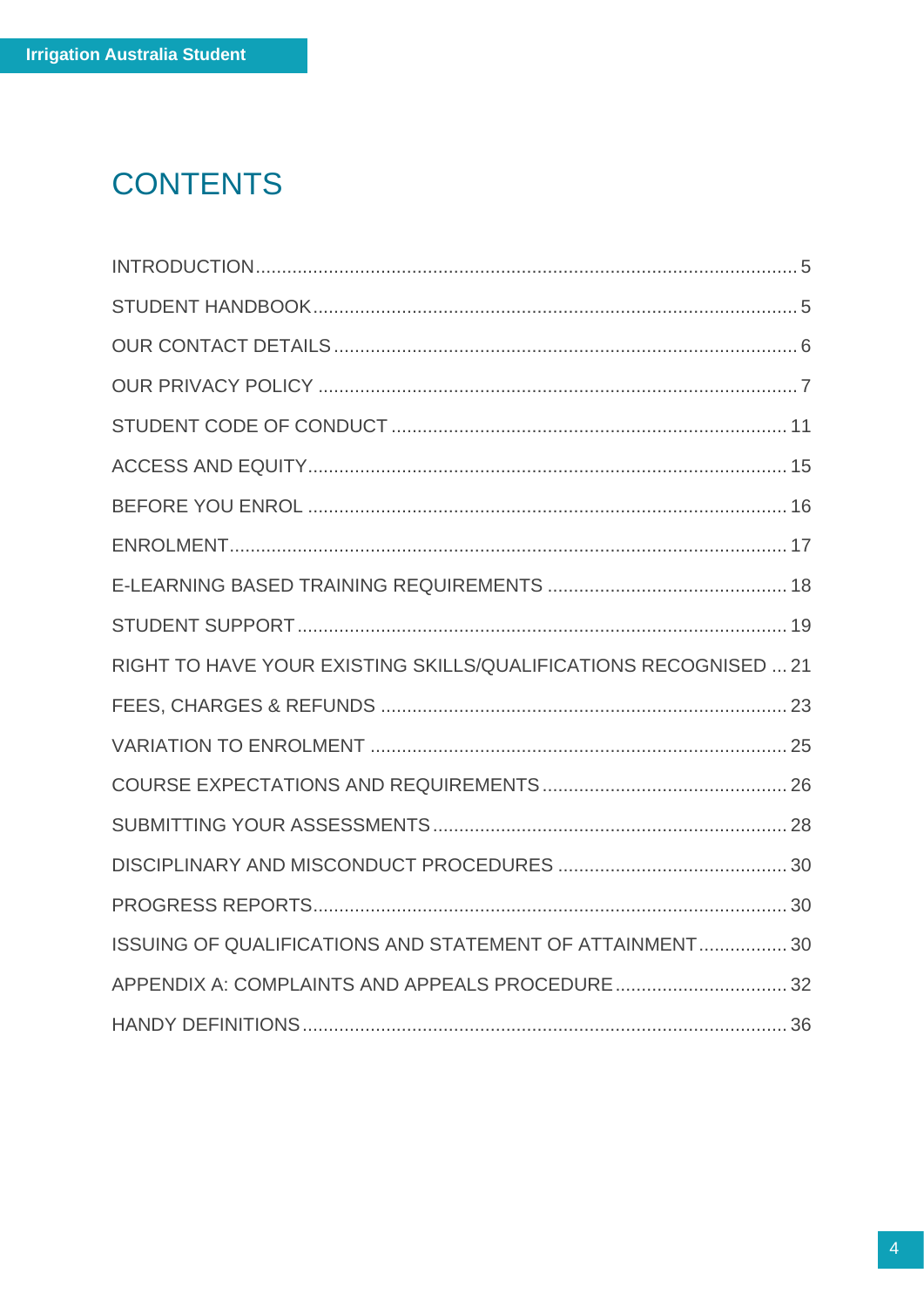### <span id="page-4-0"></span>INTRODUCTION

Irrigation Australia Ltd was founded in 2007, following the merger of ANCID and the Irrigation Association of Australia (IAA). ANCID was the Australian representative of the International Commission on Irrigation and Drainage (ICID). Irrigation Australia is Australia's peak national organisation representing the Australian irrigation industry in all sectors from water users, consultants, designers and installers through to education institutions, government, manufacturers and retailers. Irrigation Australia was instrumental in the development of irrigation qualifications such as the trade level Certificate III in Irrigation Technology (AHC2419) and Certificate IV in Irrigation Management (AHC41119).

In 2007 Irrigation Australia Ltd became a Registered Training Organisation (RTO 91313) operating as **Irrigation Training Australia** in order to make irrigation qualifications more accessible to the industry.

Our approach to training is to combine industry expertise and knowledge with experienced training professionals to ensure that all students are provided with the best possible outcomes from the training. The professional and friendly atmosphere created by the trainers will encourage you to make friends in the industry while learning, benefiting you in your everyday workplace.

### <span id="page-4-1"></span>STUDENT HANDBOOK

This Participant Handbook has been written to provide you with important information about undertaking courses and professional development programs with us. Here you will find information about your rights and responsibilities as a Participant and our obligations as a Registered Training Organisation, as well as information about our processes and how to access our services.

Please take the time to read this Handbook and ask one of our team members if there is anything you are unsure about.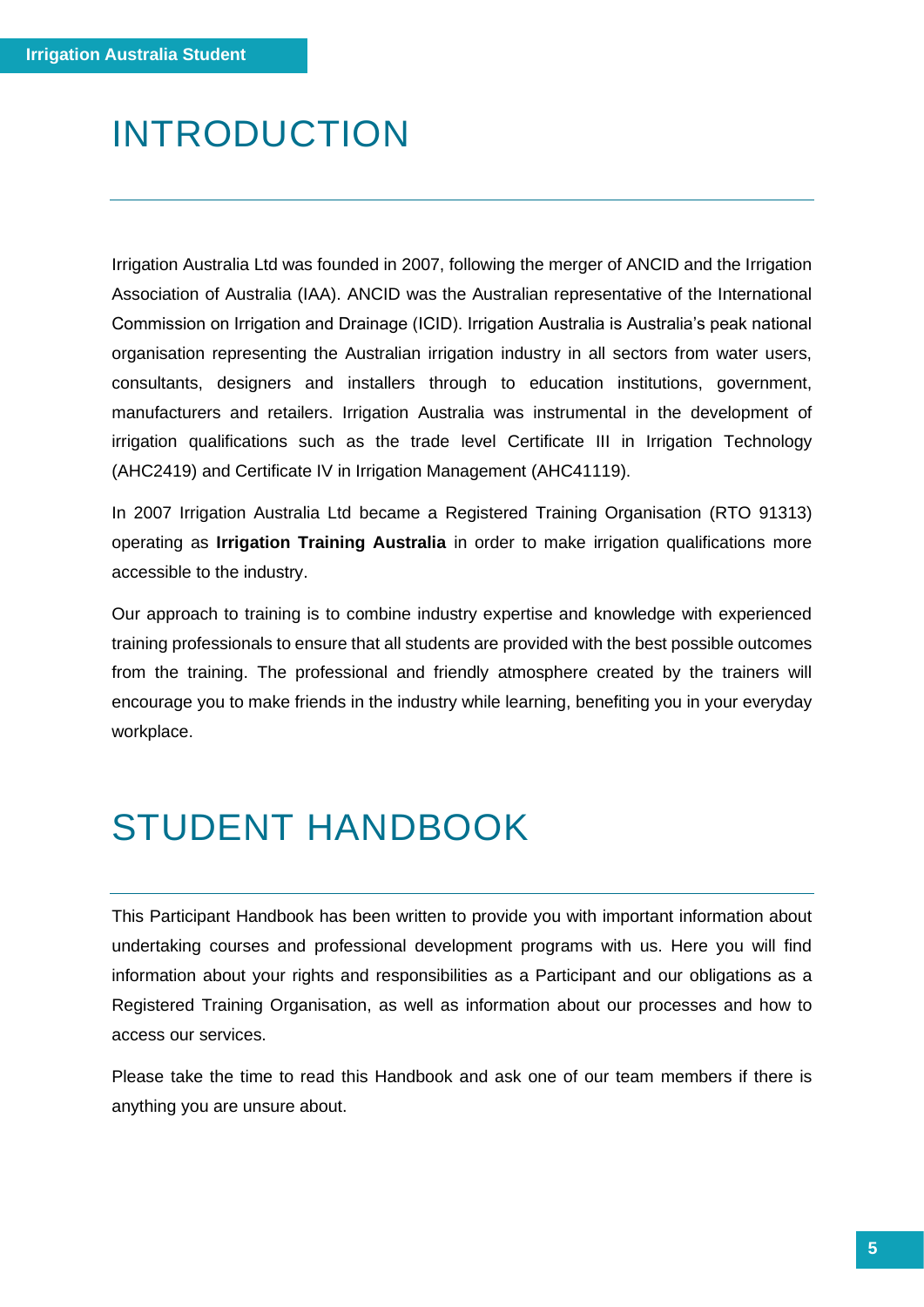### <span id="page-5-0"></span>OUR CONTACT DETAILS

### Head Office:

Irrigation Australia Unit 11/58 Metroplex Avenue Murarrie BRISBANE, QLD, 4172 (PO Box 13, Cannon Hill, QLD 4170)

### Key Contact Details

- **Email:** [training@irrigation.org.au](mailto:training@irrigation.org.au)
- T. 1300 949 891 / (07) 3517 4000
- **W. [www.irrigtionaustralia.com.au](http://www.irrigtionaustralia.com.au/)**
- W. [www.coie.com.au](http://www.coie.com.au/) Centre of Irrigation Excellence

Perth Office: 1<sup>st</sup> Floor, Unit 2 26 Hammond Rd Cockburn Central PERTH WA 6164 (PO Box 3401, Success, WA, 6964) T. (08) 6263 7774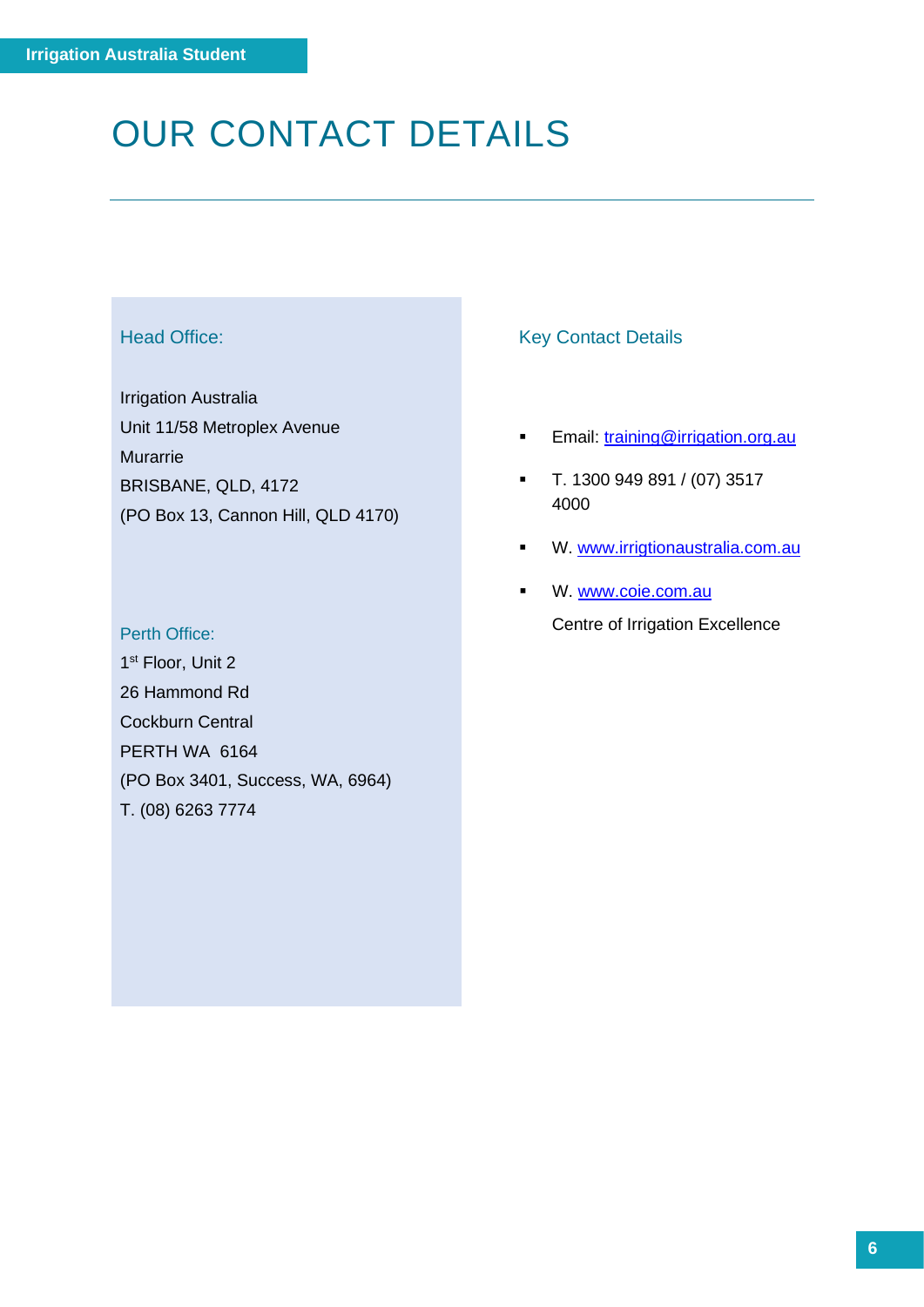### <span id="page-6-0"></span>OUR PRIVACY POLICY

### **PURPOSE**

This policy ensures that Irrigation Australia meets its legal and ethical requirements in regard to the collection, storage and disclosure of the personal information it holds in regard to individuals.

This policy and procedure contribute to compliance with Clause 8.5 of the Standards for RTOs 2015.

### **POLICY**

### **1. PRIVACY PRINCIPLES**

Personal information is collected from individuals in order that Irrigation Australia can carry out its business functions. Irrigation Australia only collects and stores information that is directly related to its business purposes and legal requirements of providing nationally recognised training and assessment

In collecting personal information, Irrigation Australia complies with the requirements set out in the Privacy Act 1988 and the relevant privacy legislation and regulations of the states/territories in which the RTO operates.

This means Irrigation Australia ensures each individual:

- Knows why their information is being collected, how it will be used and who it will be disclosed to
- Is able to access their personal information upon request
- Can ask for personal information that is incorrect to be corrected
- Can make a complaint about Irrigation Australia if you consider that your personal information has been mishandled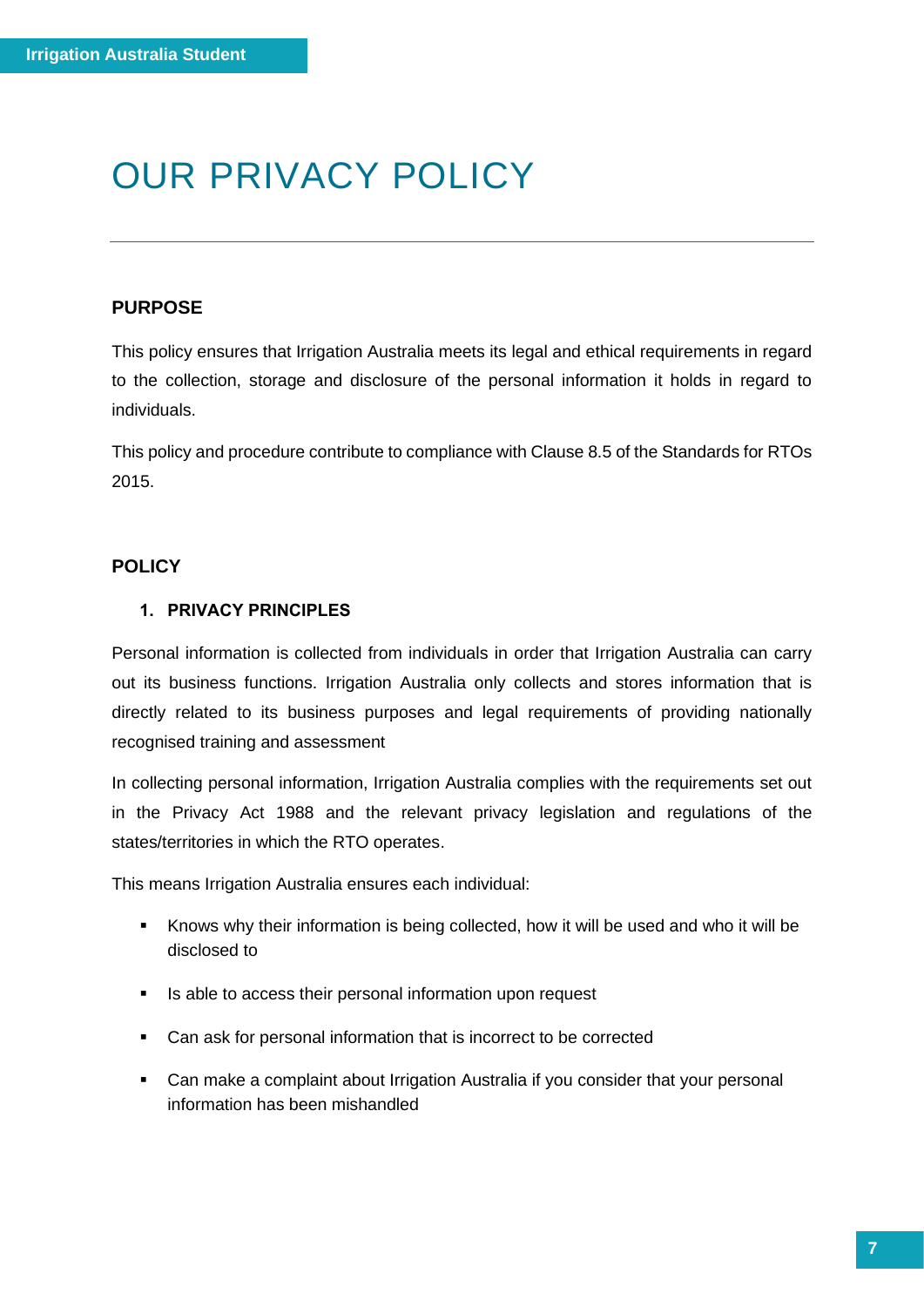### **2. COLLECTION OF INFORMATION**

In general, personal information will be collected through course application and/or enrolment forms, training records, assessment records and online forms and submissions.

The types of personal information collected include:

- personal details
- contact details
- employment information where relevant
- academic history
- **EXECT** statistical information about your prior education, schooling, reasons for enrolling, and disability status
- **•** training, participation and assessment information
- fee and payment information
- information required for the issuance of a USI

### **3. UNIQUE STUDENT IDENTIFIER (USI)**

A Unique Student Identifier (USI) is a reference number made up of numbers and letters that creates a secure online record of the nationally recognized training completed by an individual. From 2015, all students participating in nationally recognized training must have a USI. The USI will make it easier for you to find and collate your VET achievements into a single authenticated transcript and will also ensure that your VET records are not lost.

Irrigation Australia is unable to issue you with any nationally recognised VET qualification or statement of attainment without your USI.

As part of your enrolment, you must either supply your USI (if known) or provide authority for us to create or access your USI on your behalf. If you are providing the authority, you must also provide a suitable form of identification – as listed on the relevant section of the Enrolment Form.

You can create the USI at this website - [http://www.usi.gov.au/Pages/default.aspx#](http://www.usi.gov.au/Pages/default.aspx)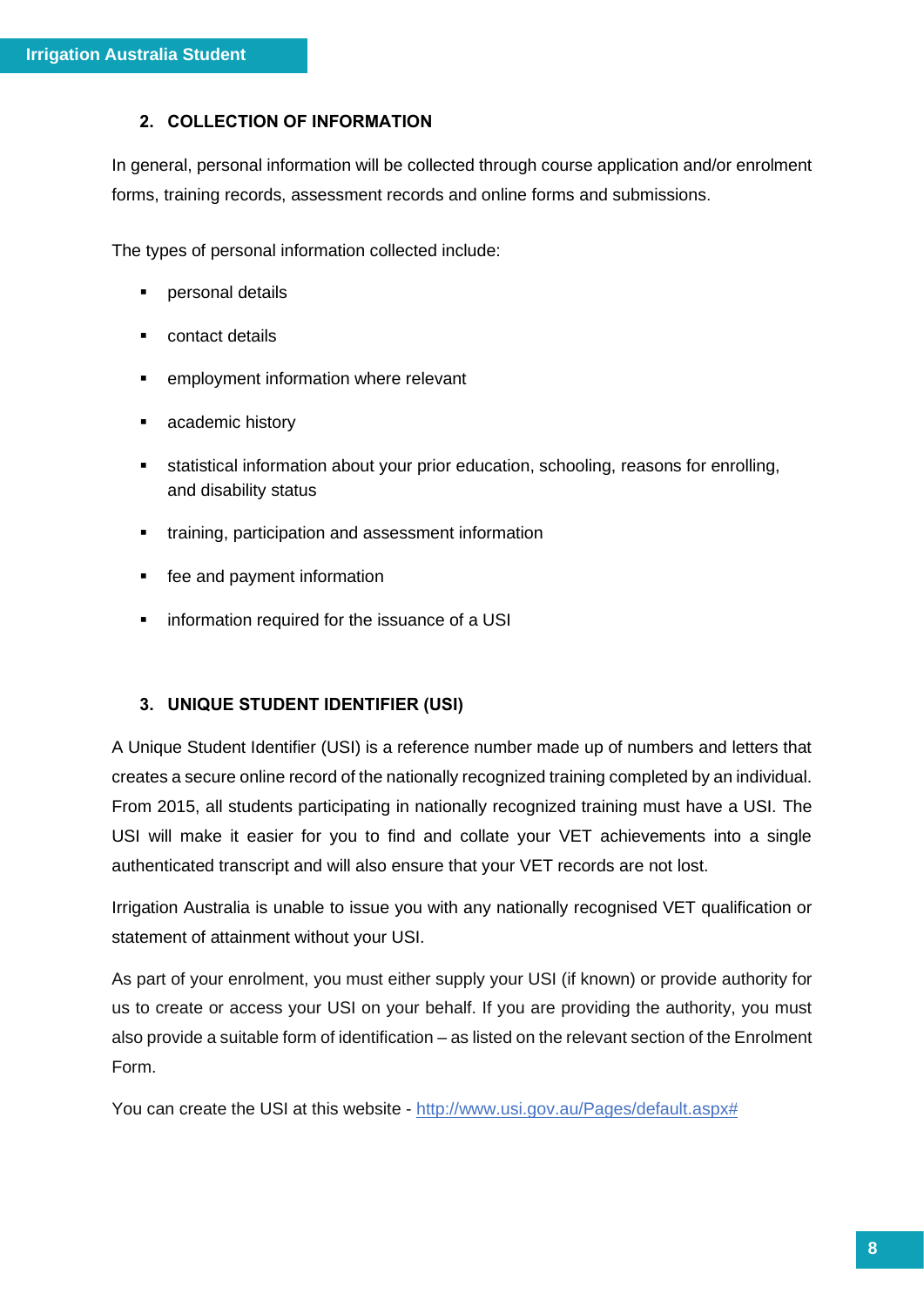#### **4. STORAGE AND USE OF INFORMATION**

Irrigation Australia will store all records containing personal information securely and take all reasonable security measures to protect the information collected from unauthorised access, misuse or disclosure. Personal information will be stored electronically in a secure environment to which only authorised staff have access.

The personal information held by individuals will only be used to enable efficient student administration, provide information about training opportunities, and to maintain accurate and detailed student records of course participation, progress and outcomes.

Irrigation Australia may use the personal information provided by an individual to market other internal products and services to them. An individual may opt out of being contacted for marketing purposes at any time. Information will not be passed onto any third-party marketing companies without the prior written consent of the individual.

### **5. DISCLOSURE OF INFORMATION**

The personal information about students enrolled in a course with Irrigation Australia may be shared with the Australian Government and relevant designated authorities, including ASQA (the RTO's registering body) and its auditors, Apprenticeship Network Providers, State Training Authorities and the National Centre for Vocational Education Research (NCVER). This includes personal details, contact details, course enrolment information, unit outcomes, AQF certification and statement issuance and information about training participation and progress.

Irrigation Australia will not disclose an individual's personal information to another person or organisation unless:

- They are aware that information of that kind is usually passed to that person or organisation.
- The individual has given written consent
- Irrigation Australia believes on reasonable grounds that the disclosure is necessary to prevent or lessen a serious threat to the life or health of the individual concerned or another person
- **•** The disclosure is required or authorised by, or under, law
- The disclosure is reasonably necessary for the enforcement of the criminal law or of a law imposing a pecuniary penalty, or for the protection of public revenue.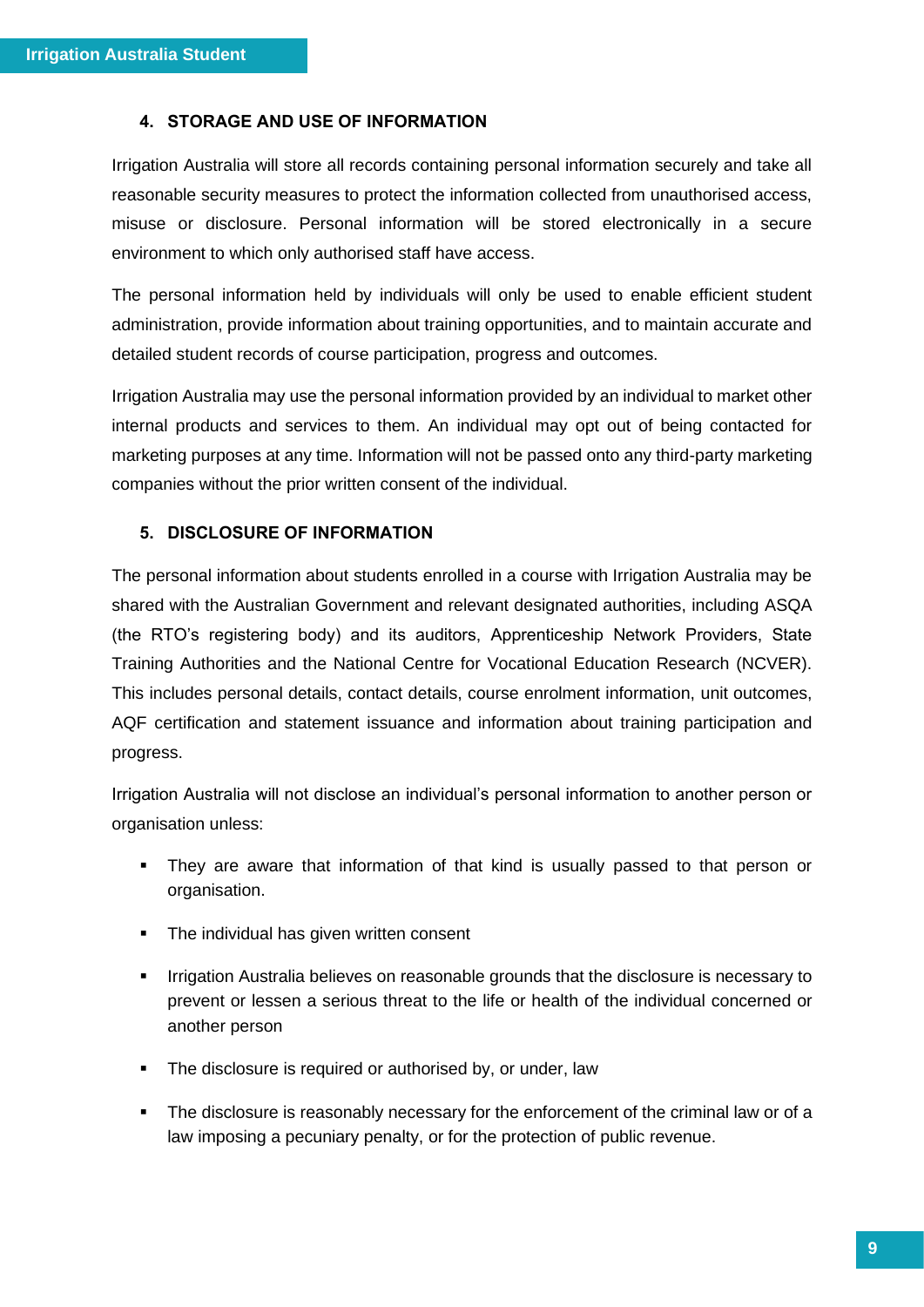Any person or organisation to which information is disclosed is not permitted to use or disclose the information for a purpose other than for which the information was supplied to them

### **6. ACCESS TO AND CORRECTION OF RECORDS**

Individuals have the right to access or obtain a copy of the information that Irrigation Australia holds about them including personal details, contact details and information relating to course participation, progress and AQF certification and statements of attainment issued.

Requests to access or obtain a copy of the records held about an individual must be made by contacting our office. The individual must prove their identity to be able to access their records.

There is no charge for an individual to access the records that Irrigation Australia holds about them; however, there may be a charge for any copies made. Arrangements will be made within 10 days for the individual to access their records.

### **7. COMPLAINTS ABOUT PRIVACY**

Any individual wishing to make a complaint or appeal about the way information has been handled within RTO.

Irrigation Australia can do so by following Irrigation Australia's Complaints and Appeals Procedure – refer Appendix A of the Student Handbook.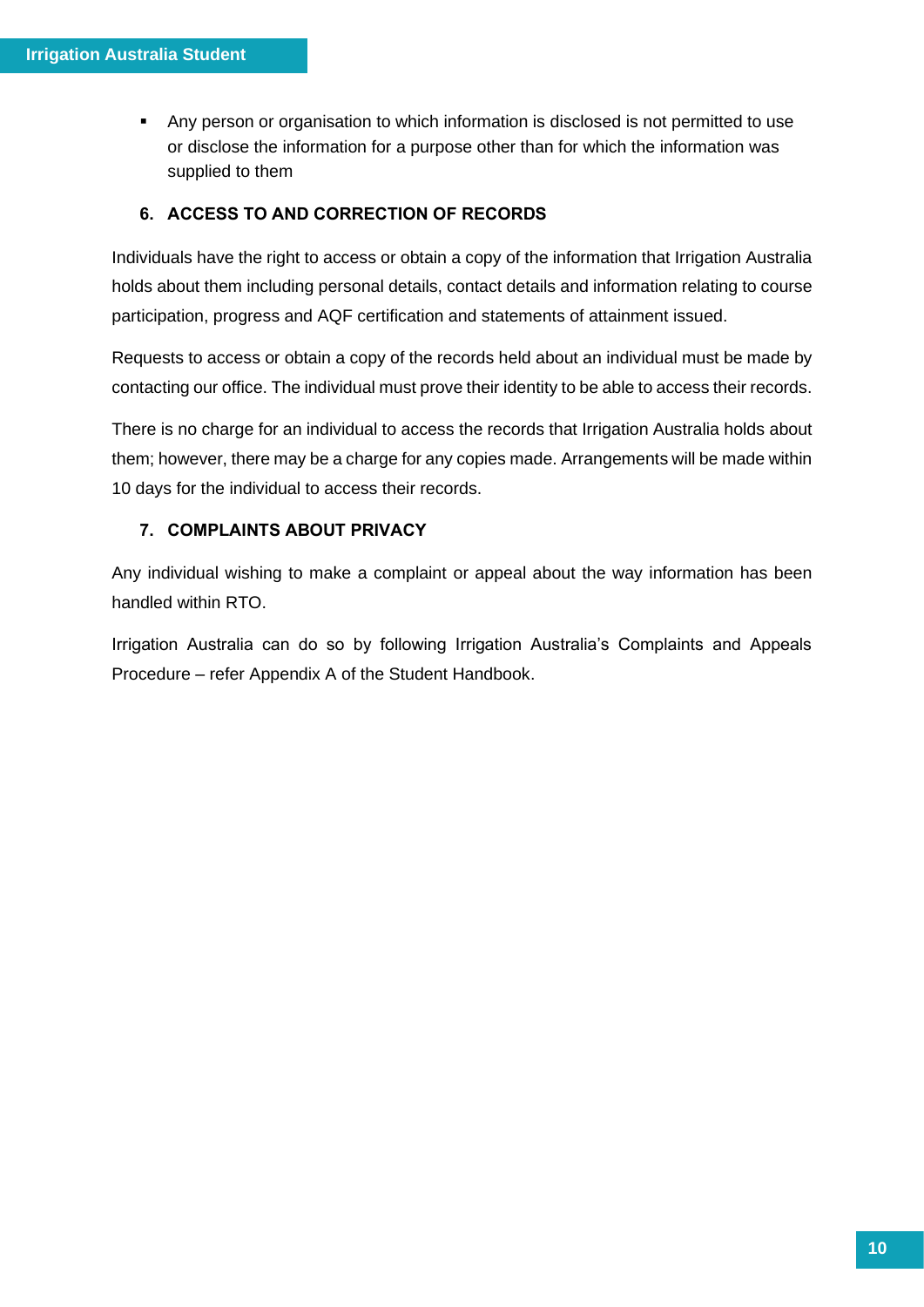### <span id="page-10-0"></span>STUDENT CODE OF CONDUCT

### **You are responsible for ensuring that:**

- You attend training sessions and complete online assessments and maintain satisfactory progress
- You discuss any personal/medical circumstances with the Training staff as soon as they become known. Medical conditions or personal circumstances which have not been declared, cannot normally be taken into account in assessing performance on the course
- You are aware of the correct time, date and location of all training sessions and assessments tasks that you are required to attend
- All course work, assessments and portfolios of evidence are in concise and accurate English and is your own work
- You behave in a way that is respectful of fellow students and Irrigation Australia training staff
- You take care of the training venue by keeping it clean and tidy and take care of the amenities that are provided for students
- You are responsible for your own belongings at the Irrigation Australia's premises and elsewhere. Irrigation Australia takes no responsibility for loss or damage of your belongings
- You are respectful of others' views and opinions. Insulting, condescending or abusive language will not be tolerated. Constructive debate is welcome as long as you are discussing the ideas, not attacking the person
- You are sensitive to different cultural, political and religious backgrounds. These differences will add to your experience, not detract from it
- You are aware of the impact of any social media posts. In general, if you think something could be taken the wrong way it is probably best not to post it. If there is something you want to say to a trainer or peer that you are unsure is appropriate for public display, sending it via private message/email is the best solution.
- **•** The online environment is great place to share ideas and support each other. Be proud of the posts you make as they can contribute to your fellow students learning experience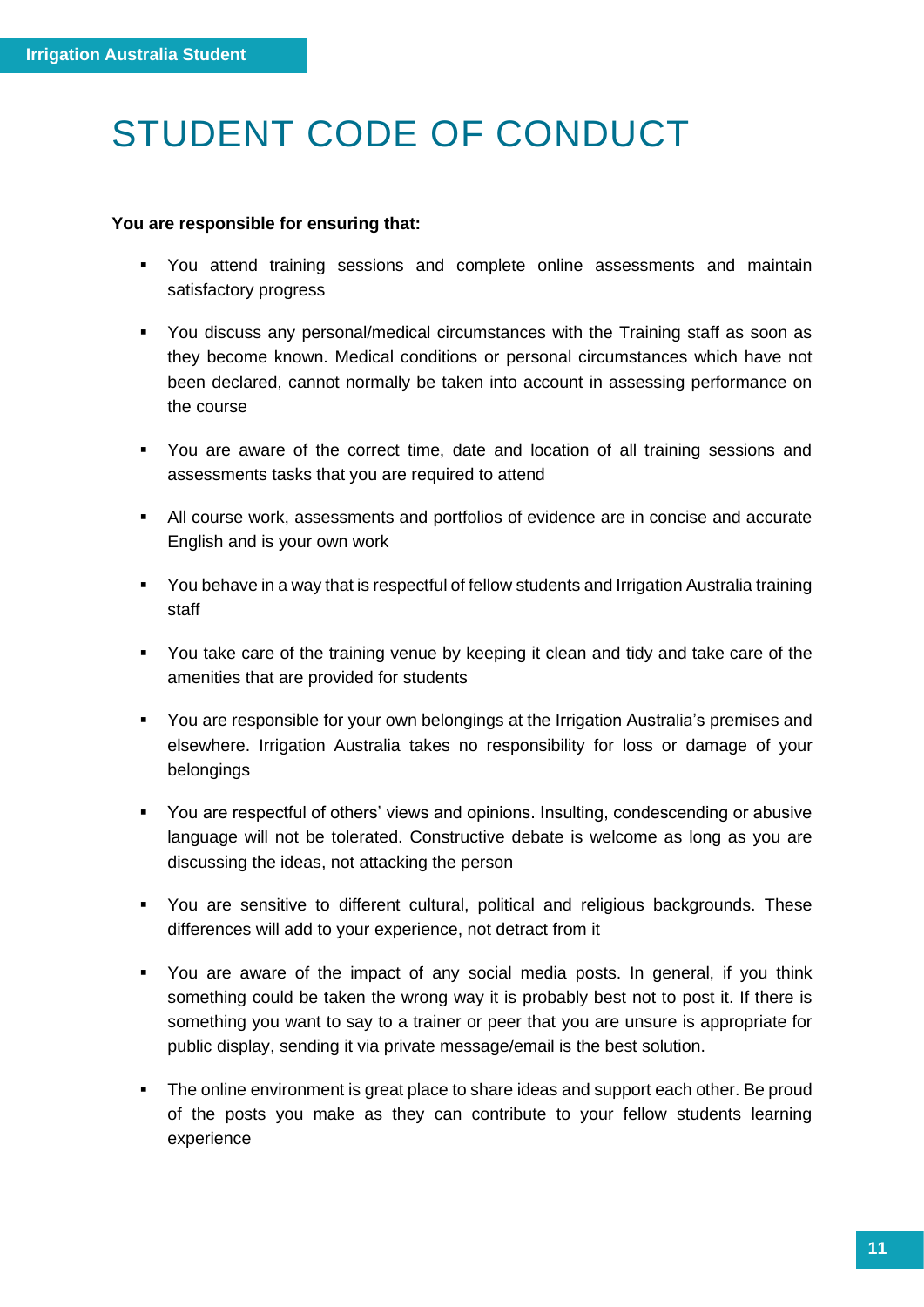### **It is expected that you will:**

- Treat all Irrigation Australia training staff, students and the general public with respect, fairness and courtesy
- Be punctual and regular in attendance
- Observe safe practice standards by wearing appropriate clothing and footwear, using protective equipment where required and following instructions

### **You must not:**

- **Smoke in any designated non-smoking areas**
- Litter
- Harass fellow students in either the classroom based or online learning environments, Irrigation Australia Training staff or the general public
- Use mobile phones, pagers or similar devices in the training room or during assessments – or use cameras or recording devices in mobile phones without the consent of the person being photographed or recorded
- Copy Intellectual Property under any circumstances
- Damage, steal, modify or misuse Irrigation Australia's property
- Be under the influence of alcohol or illegal drugs
- Engage in behaviour which may offend, embarrass, threaten or harm other students

### **Appropriate Behaviour**

We provide a learning/training environment which aims to ensure the health, safety and respect of all students. We seek to create an inclusive and productive learning environment at all courses for everyone.

To do so, we request that all students ensure their behaviour is appropriate for an adult learning environment.

### **Some general tips**

- *Noise levels* Please be aware of noise levels and be respectful of your fellow students and any other occupants of the training venue.
- *Presence of non-students* Due to the distraction and disturbance to other students, no children or pets (guide / support animals on request) are to be brought to training rooms.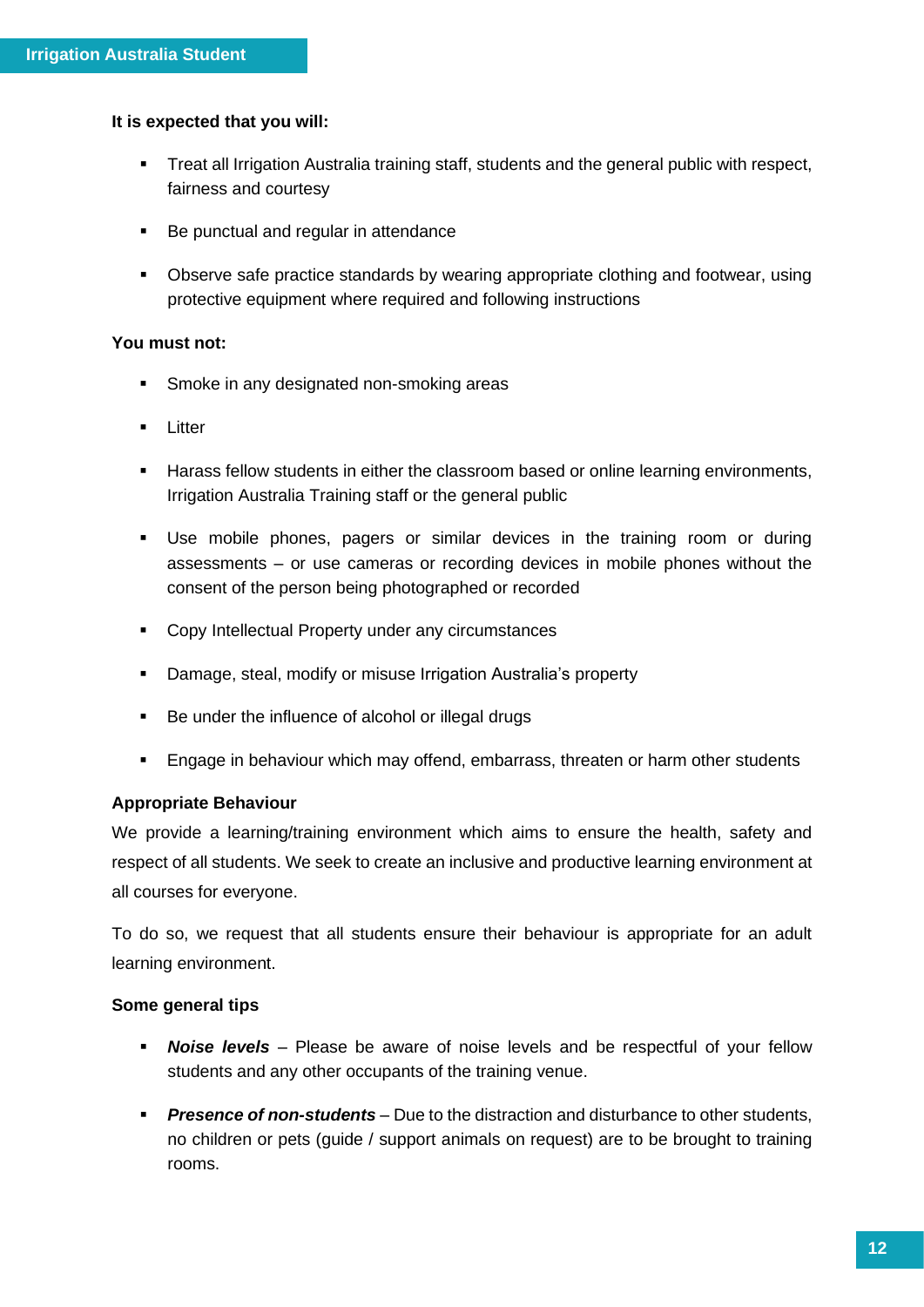- *Dress Standards* You are expected to dress in an appropriate manner i.e., no open footwear, midriffs or singlets
- *Drugs and Alcohol* The use of illegal drugs and alcohol are not permitted and may impair an individual's capacity to learn safely, efficiently and with respect for other students. The use of such substances may result in the risk of injury or a threat to a participant's well-being or that of other parties.

No participant is to attend training whilst under the influence of alcohol or illegal drugs.

- *Prescription medication* The use of prescription pharmaceuticals is not prohibited. You should check with your doctor that the prescription medication will not impair your study performance ability or put others at risk.
- **Sexual harassment** Irrigation Australia is committed to ensuring that its training environments are free from sexual harassment. Sexual harassment will not be tolerated under any circumstances, and disciplinary action will be taken against any participant who breaches this policy. Sexual harassment in education is illegal under the Sex Discrimination Act 1984. Some forms of sexual harassment may constitute a criminal offence.

### **Consequences of breaches to any of the above behaviours**

Irrigation Australia will assess each breach individually and consider the disciplinary action based on:

- Level of breach
- Extent of breach
- **EXECT:** Student's history with Irrigation Australia Training

Disciplinary action may include:

- A verbal warning
- A written warning
- Exclusion from enrolling in a particular competency and/or course
- Exclusion of the participant from Irrigation Australia Training

### **No Cheating and/or Plagiarism**

Irrigation Australia has a zero tolerance towards cheating and will not issue an assessment outcome of competency for any unit(s) where cheating, or plagiarism, has been proven.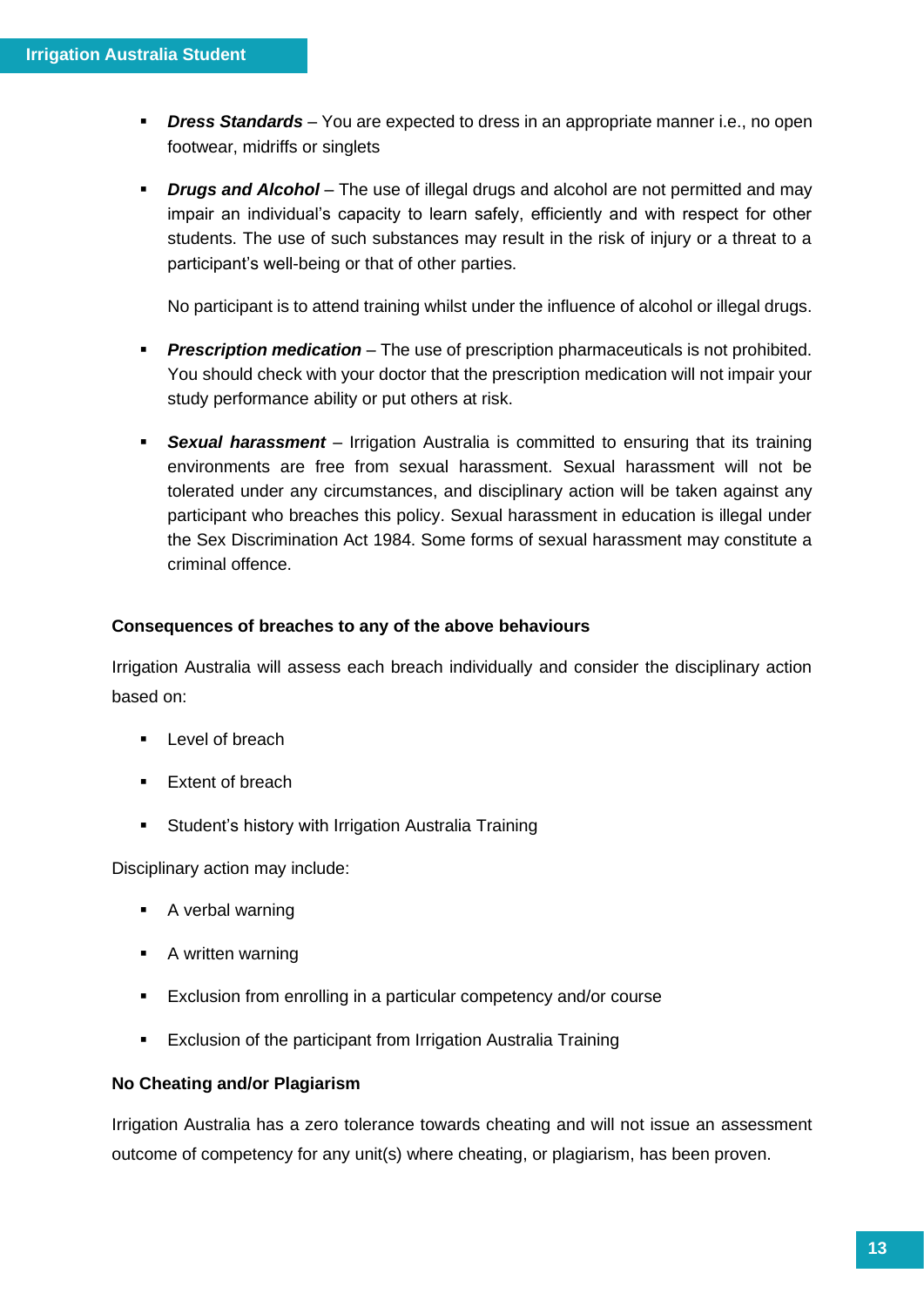Irrigation Australia will ensure that every participant is aware of the implications of cheating, or plagiarism, and we will seek to minimise the opportunities for deliberate or accidental occurrences of cheating.

Irrigation Australia will conduct all investigations into suspected cheating and plagiarism in a respectful manner at all times.

Irrigation Australia acknowledge that the level of intent to deceive and the extent of the plagiarism should be the criteria for determining penalties.

Penalties for plagiarism will vary and may include counselling and a warning or a finding of Not Competent for the unit/s of competency. We will consider the extent of the plagiarism, whether it is a first or repeated offence, whether there is evidence of deliberate deceit and whether advantage has been taken of another participant.

All staff involved in training and assessing will assist in providing a learning and teaching environment that upholds academic integrity.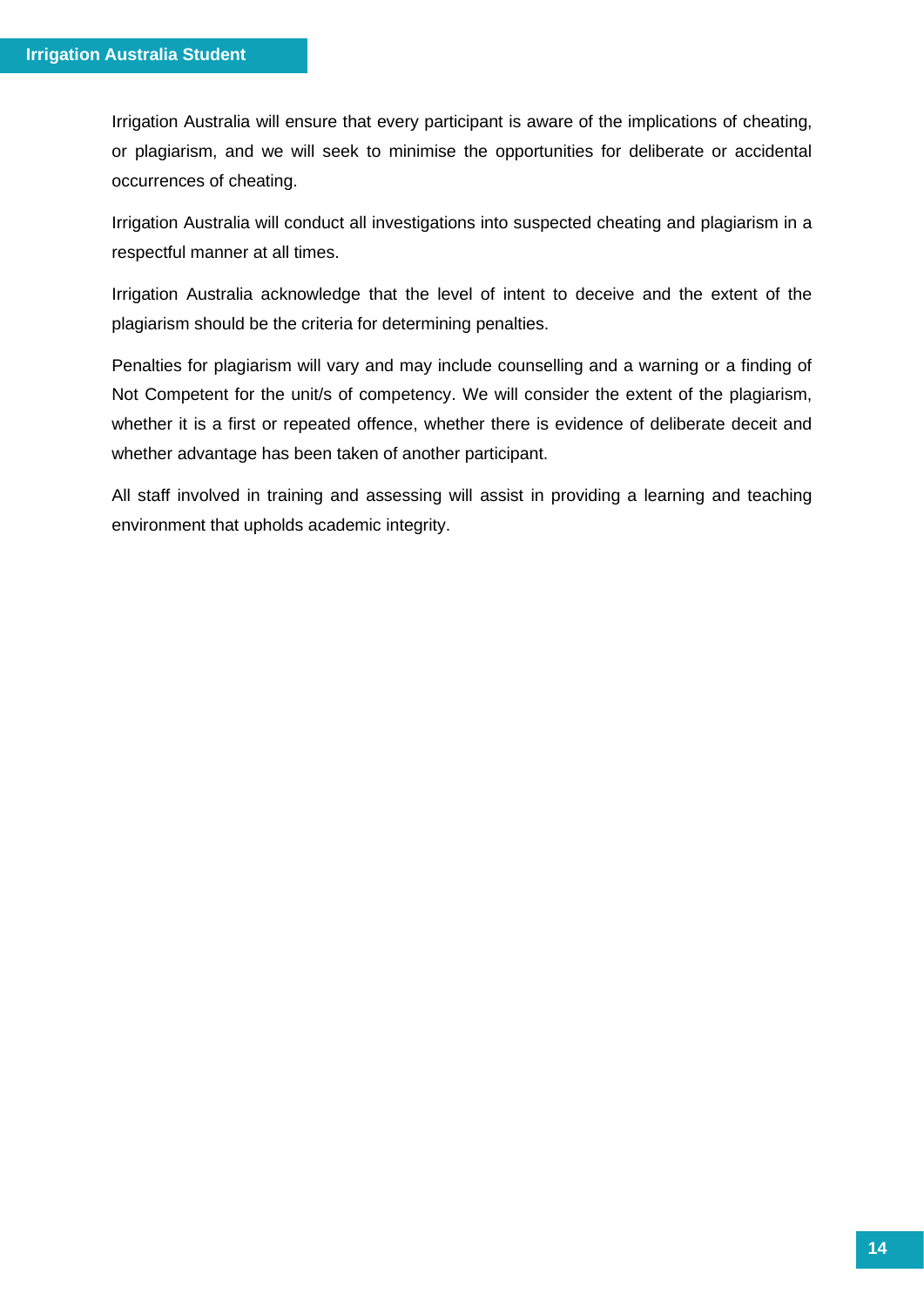### <span id="page-14-0"></span>ACCESS AND EQUITY

### **What is Access & Equity?**

Access refers to a person's ability to participate fully in our training and assessment services, regardless of racial, religious, cultural or language backgrounds, as long as they can meet the entry requirements of the Training Package.

Equity refers to how we apply the guidelines and practices that make access possible and that we apply these equally to all persons.

### **How do we support Access & Equity?**

We are fully committed to the entire process for every participant. From the design of our courses through to ensuring natural justice when things go wrong, we recognise the barriers that may exist and will take steps to ensure these barriers are identified and removed or reduced.

Our People – We have Policies which guide the behaviour of our people and the culture of our business to ensure that Access and Equity are not just words, but a belief system.

Our Courses – Our courses have flexible pathways and delivery options including course structure, locations, timetabling, classroom based and virtual classroom delivery options.

Our Training Environment – We actively promote an inclusive training environment by being supportive, setting standards for all students, determining any special needs that may exist and ensuring that physical access is available to students that may have difficulties.

Our Assessment Processes – We will recognise existing skills of our students and provide them with adequate information about the assessment process and requirements to ensure they are ready for assessment and negotiate the time and place for assessment.

Support – We recognise that from time to time a person may require additional support to enable them to complete the course. We encourage all students to discuss with us any special needs that they may have and where possible we will make adjustments to the training or assessment to accommodate these needs.

Student Welfare – The welfare of every student is important to us, and we will not allow bias, discrimination or harassment to interfere with any person's ability to fully participate in the training course.

Natural Justice – And, if things still go wrong, we have a fair and equitable complaints process that will not put any person at a disadvantage or interfere with their course whilst the issue is being resolved.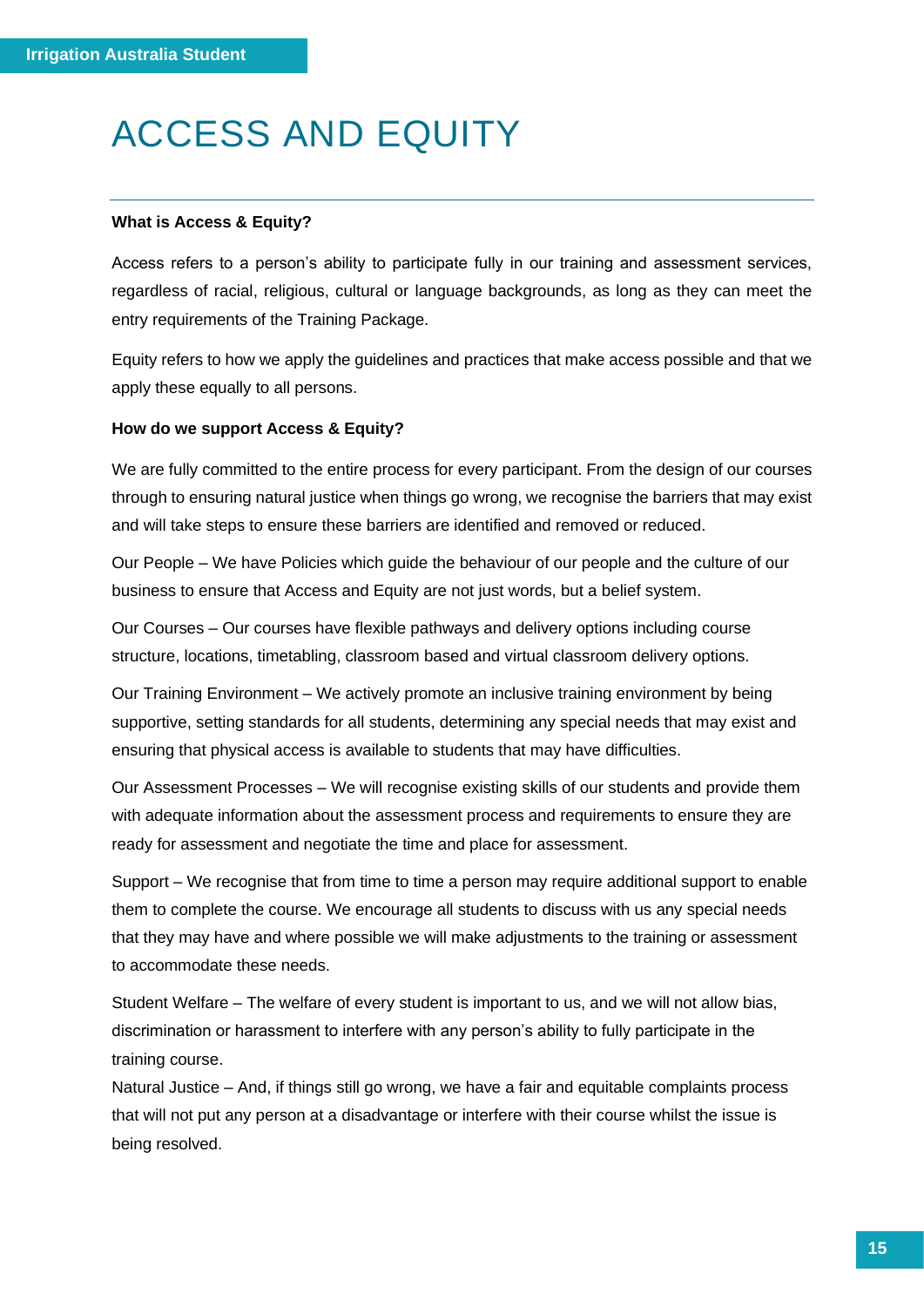### <span id="page-15-0"></span>BEFORE YOU ENROL

Before you enrol with us, we want to make sure that you have been provided with enough information to make an informed decision about undertaking training with us.

The information you need includes:

- Delivery options
- The course content and expected outcomes
- **Entry requirements**
- **•** Training and Assessment arrangements
- Recognition (RPL or CT)
- Any resources or equipment you need to supply
- Fees, payment details and refunds
- Complaints and Appeals process
- Support and guidance services
- Government funding that may be available
- Online system requirements

Please contact Irrigation Australia's training team for more information on 1300 949 891, during business hours. Our staff will happily answer any questions you might have if you need further clarification.

Once your training commences, we will ensure that:

- The facilities, materials, resources and methods are adequate for the achievement of the required outcomes
- The learning environment is free from harassment, discrimination and bullying
- The learning environment does not pose any Occupational Health and Safety/Workplace Health and Safety risks to any persons
- The course is conducted and completed as agreed
- **•** The confidentiality, safety and security of your training records are protected
- You have timely and accurate access to your training records.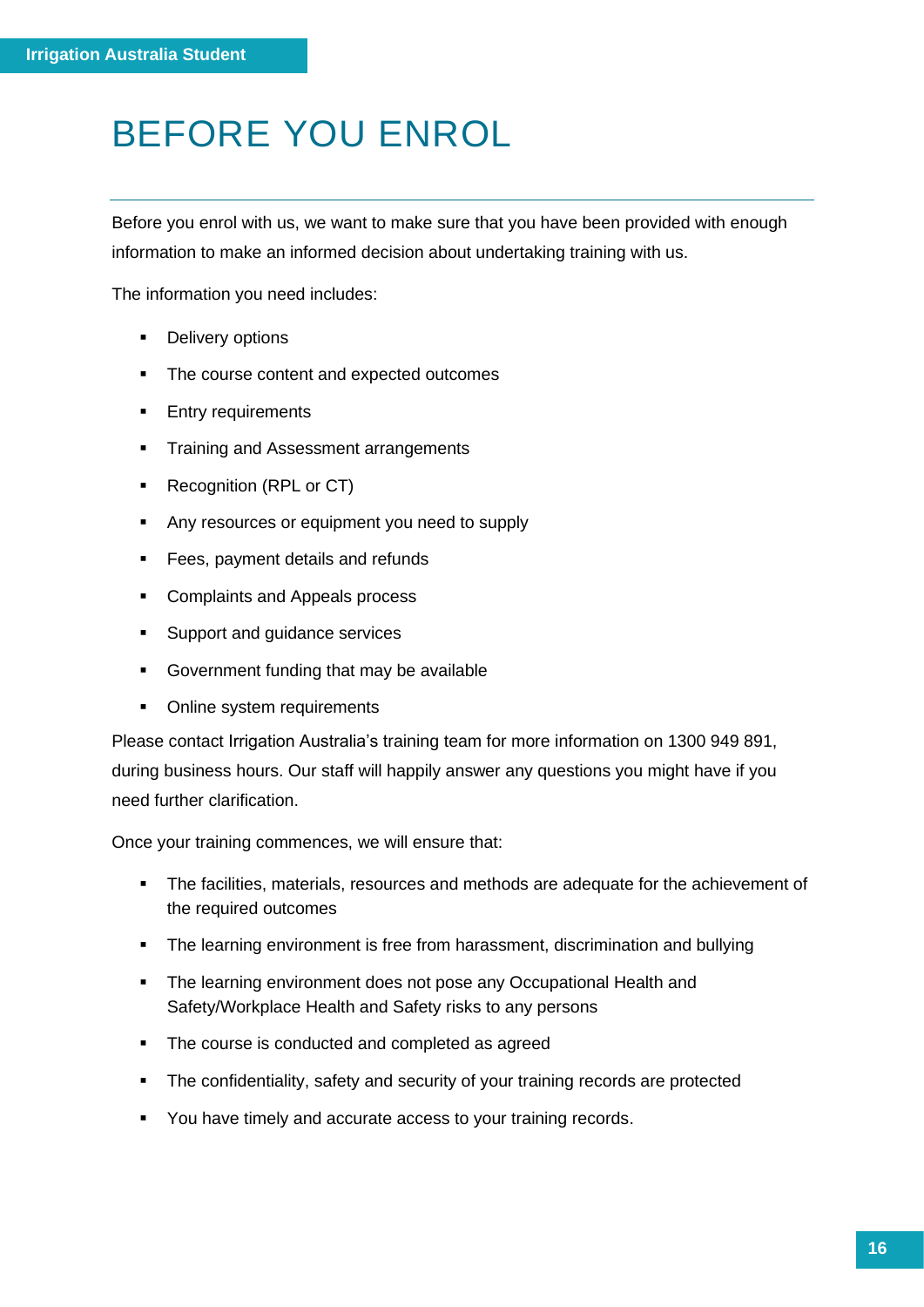### <span id="page-16-0"></span>ENROLMENT

### **Who Can Enrol with Us?**

Irrigation Australia Training is committed to non-discrimination and at all times complies with the equal opportunity and anti-discrimination legislation. Access to our courses is determined by the requirements of the Training Package, entry requirements, the availability of training places and the payment of appropriate fees and charges.

### **Pre-requisites**

In some instances, the Training Package may require pre-requisite units to be completed and formally recognised prior to engagement in the course. We will assist you to achieve these pre-requisites where possible.

### **Classroom based training entry requirements**

Entry requirements are the informal requirements of the course and may include prior industry experience and Language, Literacy and Numeracy skills appropriate to the employment outcomes of the qualification.

Appropriately qualified persons will assess the extent to which you are likely to achieve the stated competency standards and outcomes of the course, based on your qualifications and proficiencies.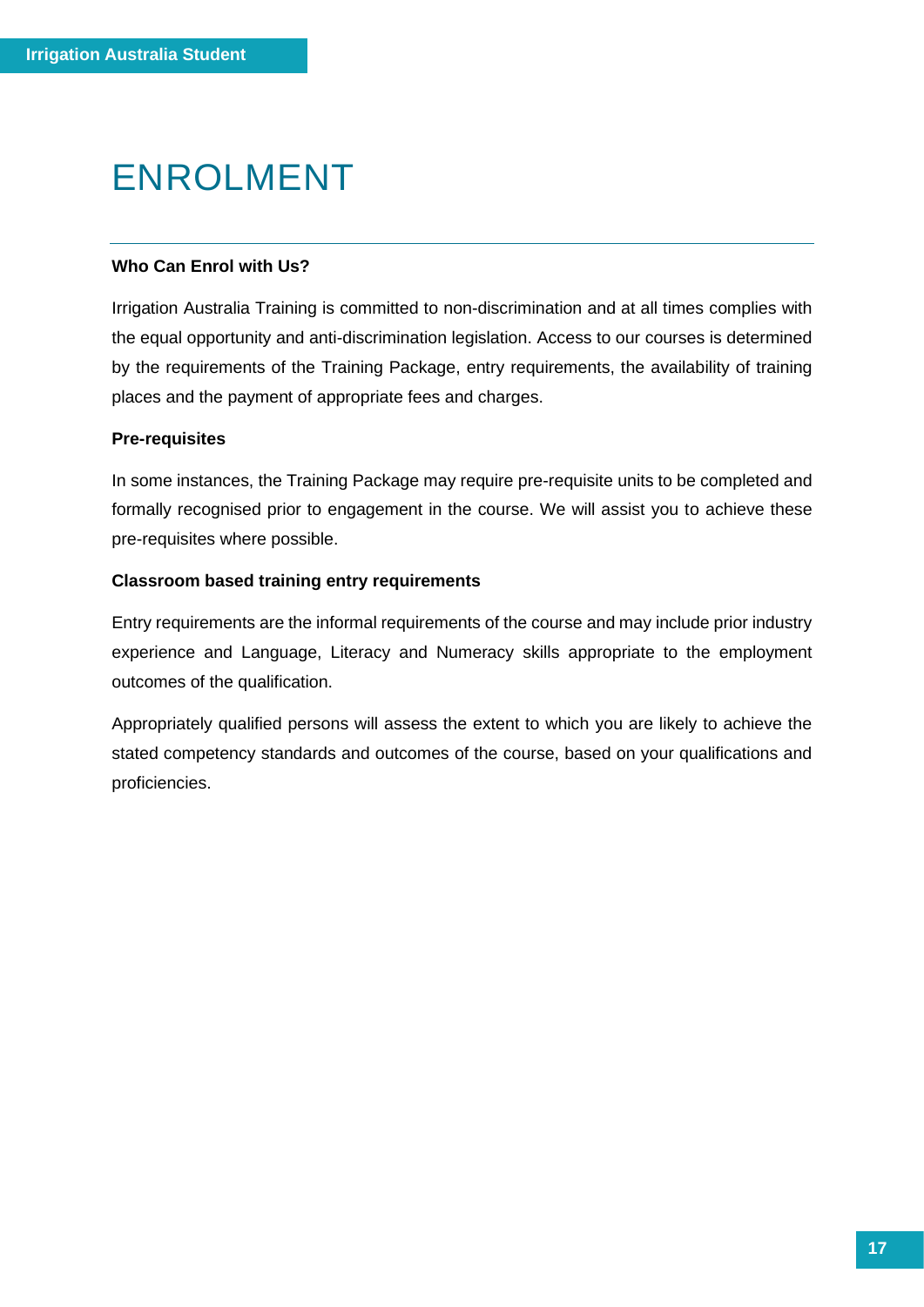# <span id="page-17-0"></span>E-LEARNING BASED TRAINING REQUIREMENTS

Entry requirements for our online course may include prior industry experience and Language, Literacy, Numeracy and Digital Literacy skills appropriate to the employment outcomes and the delivery mode of this qualification.

### **e-Learning System requirements**

| <b>Computer/Printer</b>      | Any current 2-5 years old computer is fine with minimum screen<br>resolution of 1200 x 800 and audio functionality<br><b>Printer</b> |  |
|------------------------------|--------------------------------------------------------------------------------------------------------------------------------------|--|
|                              | Windows 7 or above to access webinar technology                                                                                      |  |
| <b>Web Browser</b>           | Latest and previous versions of Internet Explorer, Firefox, or<br>Chrome<br>Enable JavaScript and accept cookies from LMS site       |  |
| Camera/Audio                 | Microphone, webcam, and speakers (USB headset recommended)<br>to participate in webinars                                             |  |
| <b>Plug-ins</b>              | Adobe Flash Player 9 is required                                                                                                     |  |
| <b>Network</b><br>connection | Minimum 512 kbps connection is required                                                                                              |  |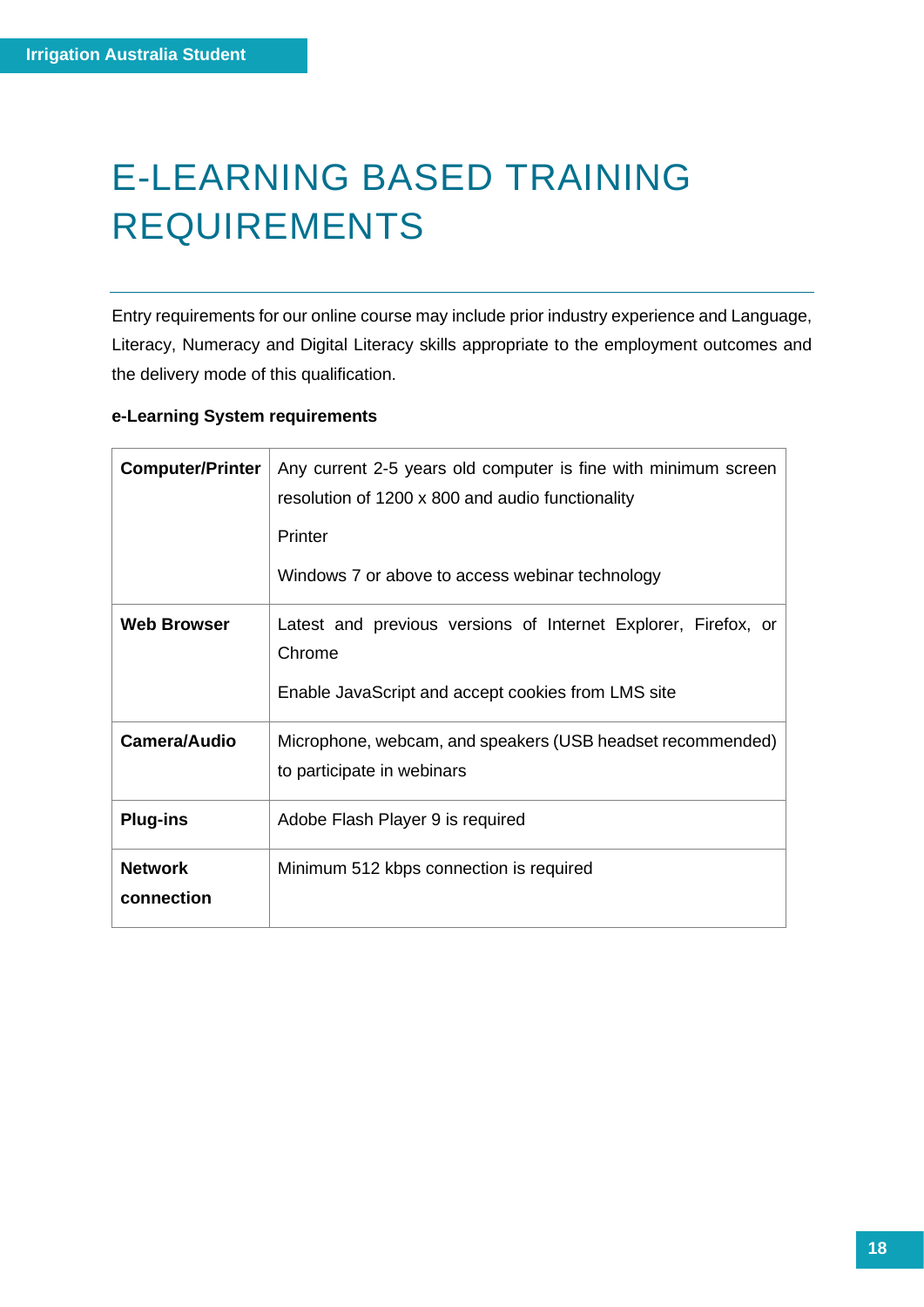### <span id="page-18-0"></span>STUDENT SUPPORT

The Training Manager should be advised as soon as possible of any personal difficulties during the course that may impact on performance so that appropriate arrangements or assistance can be provided. Any other matters regarding attendance difficulties due to employment or other reason, financial difficulties, or health should also be addressed to Geoff Harvey – National Training, Certification & Marketing Manager at [geoff.harvey@irrigation.org.au](mailto:geoff.harvey@irrigation.org.au) or on (07) 3517 4000 or 0418 888 876.

### **Language, Literacy and Numeracy Assistance**

All courses are conducted in English and all students require a good working knowledge of English. Students who require literacy and numeracy assistance should advise the National Training, Certification and Marketing Manager in order to ensure that assistance and alternate assessment methods (if required) can be made available.

### **General Principles**

If you have met the entry requirements for a course you will also have access to a range of academic support options to provide you with the best opportunity to successfully complete your course.

We will seek to establish during your enrolment process if there are any support requirements that may exist and continue to monitor your academic progress to identify potential obstacles to successful completion of the course.

### **Who is Eligible for Support?**

Our support options are available to any currently enrolled participant.

We will provide a supportive learning environment to the best of our ability and resources. However, there may be support and welfare needs which are beyond our scope of expertise and you may be referred to an external provider.

Where possible, support will be provided by us at no additional cost to you. However, where support services are provided by an external provider the cost of accessing those services will be your responsibility.

Provision of personal counselling or personal support is beyond our scope of expertise.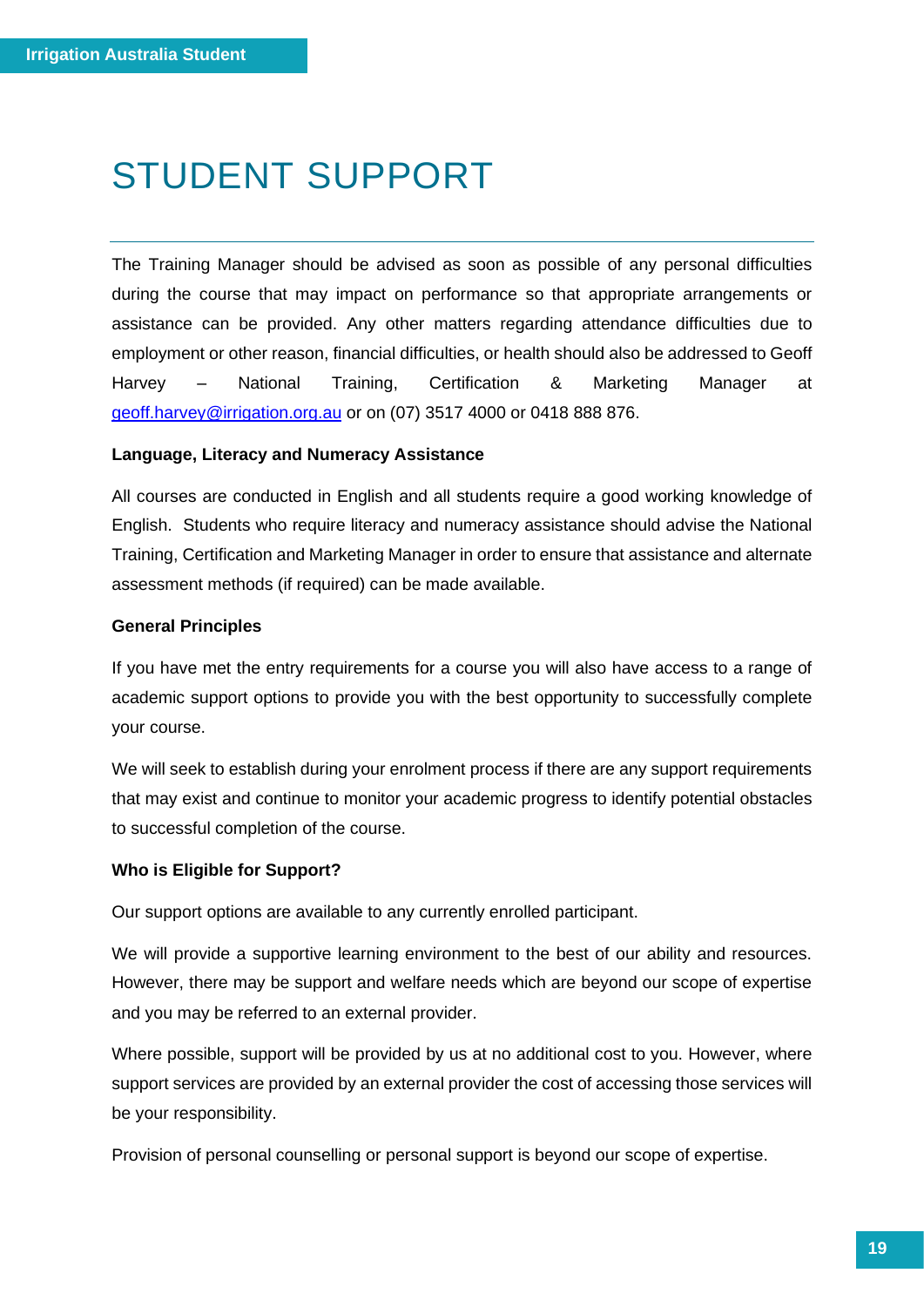### **Support Options**

Achievement of academic goals may be jeopardised by difficulties arising from a number of circumstances which may include:

- Language, Literacy and Numeracy
- Disabilities (both physical and psychological)
- Cultural
- Socio-economic
- Personal or environmental difficulties

Our enrolment process provides an opportunity to identify any existing special needs that may have an impact on your ability to complete the course.

It is not possible to list all potential support options, however, the following are examples of support that may be available:

- Reasonable adjustment of assessment tasks
- Extended timeframes for completion of assessment tasks
- Alteration to training delivery timetables
- Training support sessions
- Individual coaching by training staff (Note: additional coaching may incur a fee)

**Note: support services may vary depending on your state or territory.**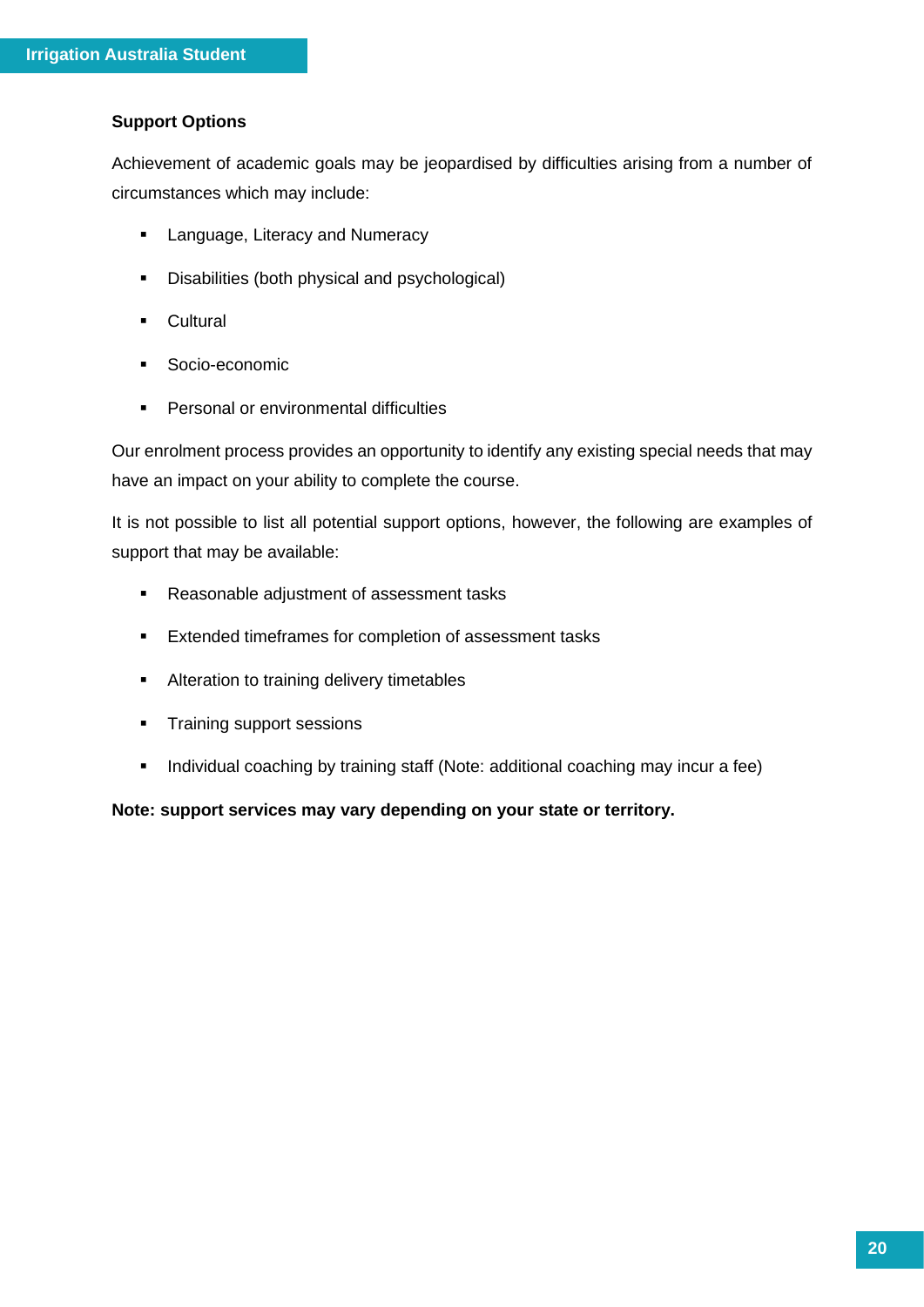## <span id="page-20-0"></span>RIGHT TO HAVE YOUR EXISTING SKILLS/QUALIFICATIONS RECOGNISED

#### **General Principles**

Under the Standards for RTOs 2015, we must recognise Australian Qualifications Framework (AQF) Qualifications and Statements of Attainment issued by any other registered RTO. We will also recognise and assess the skills and knowledge you have gained over your years of work and life experiences. The underlying principle of Recognition of Prior Learning (RPL) and Credit Transfer (CT) is that no participant should be required to undertake a unit of competency for which they are already able to demonstrate competency as outlined in the endorsed training package.

We will offer recognition to all students for any nationally recognised course we offer, prior to enrolment. We will only recognise credit for qualifications / units of competency completed within the Australian Qualifications Framework. All students are informed at the pre-training induction of the availability of RPL/CT recognition. All students have the right to apply for RPL/CT.

### **Applying for Recognition of Prior Learning (RPL)**

In order to apply for an RPL, you must supply evidence to demonstrate prior learning and relevant skills and knowledge gained through work and life skills. Evidence for this may include:

- Position descriptions from current/previous employment
- References from current/ former employers
- Work samples
- Resume
- Verified AQF documentation

For more information on RPL, email the Training Team at [training@irrigation.org.au](mailto:training@irrigation.org.au) or call 07 3517 4000.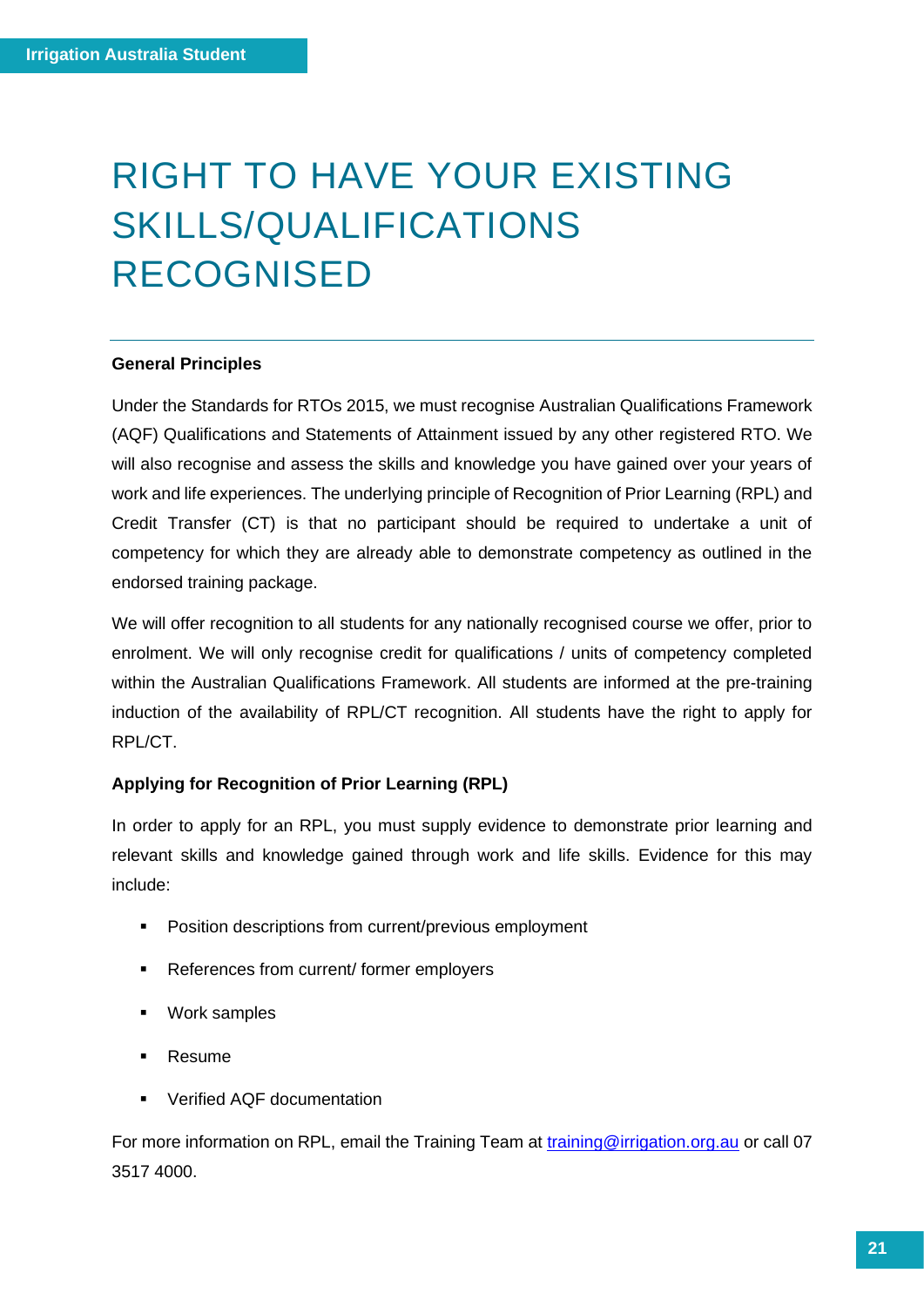### **Applying for Credit Transfer (CT)**

If you have previously completed some of the units contained in your chosen training course, you can complete an Application for Credit Transfer form or indicate on the pre-training induction paperwork that you wish to apply for Credit Transfer.

In order to apply for a CT, you must supply evidence to show that the unit(s) of competency has been successfully achieved. Evidence for this may include a Statement of Results, a Statement of Attainment or a USI Transcript. Evidence must be provided prior to the commencement of the course. Where CT is being sought for units with different unit codes and there is insufficient correlation between the unit previously attained and the unit being sought, then you will be referred to the RPL application process.

We will assess the application and notify you of the outcome. If the CT application is successful, you will not need to attend sessions or complete assessments for that unit of competency. Successful CT applications may result in a reduction of the total course costs.

### **Unsuccessful applications for RPL/CT**

If you are unsuccessful in the RPL/CT applications, then you will be advised accordingly and you will be provided with options to attend training for those units of competency.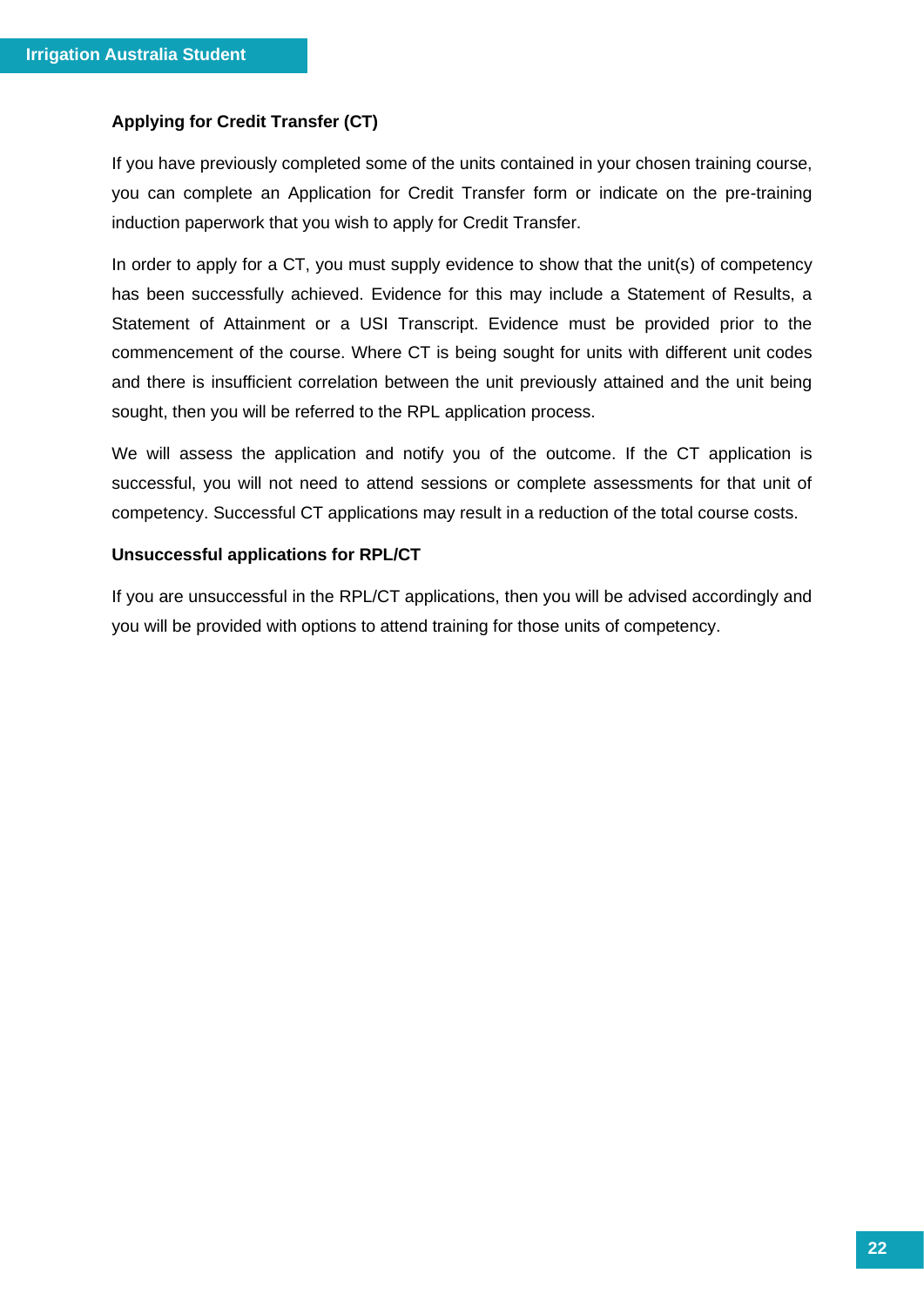### <span id="page-22-0"></span>FEES, CHARGES & REFUNDS

Full payment must be made before commencement of training unless prior arrangements with Irrigation Australia Ltd have been made.

- Cancellations received more than ten days in advance of the commencement of the training course will be subject to a 10% administration fee of the course fee paid, unless the student is able to transfer to a future course, in which case no penalty will be applied
- Cancellations received between 5 and 10 working days before commencement of the course may forfeit 50% of the course fee.
- Cancellations within 5 working days of the commencement of the course may forfeit 100% of the course fee, unless the student is able to transfer to a future course, in which case a 10% penalty may apply.
- By prior arrangement substitution of a student may be acceptable without incurring additional costs and must be approved by Irrigation Australia Training before commencement of the course
- Non-attendance without notice will result in the full course fee being charged.

Payment made by Individuals: In accordance with the Standards for Registered Training Organisations 2015, the maximum amount of fees that may be collected in advance is \$1,500. This means that if you enrol into a full fee-for-service qualification, you will need to pay by instalments. The first payment may be no more than \$1,500 in accordance with the standards. This does not apply to companies or businesses who are meeting the course fees and may wish to pay the course fee upfront. Please contact Irrigation Australia for further information on 07 3517 4000 or at [training@irrigation.org.au.](mailto:training@irrigation.org.au)

Cancellation policies for specific courses may apply to override this general policy, where special arrangements for the conduct of some courses involve significant advance commitments by Irrigation Australia.

Enrolment is accepted on the basis that Irrigation Australia Ltd will not be held liable for costs incurred due to the course cancellation or rescheduling. Irrigation Australia will use all endeavours to give as early advice as possible of any course changes, and the above cancellation conditions will not apply where Irrigation Australia cancels any training course.

Course dates and fees are subject to change without prior notice.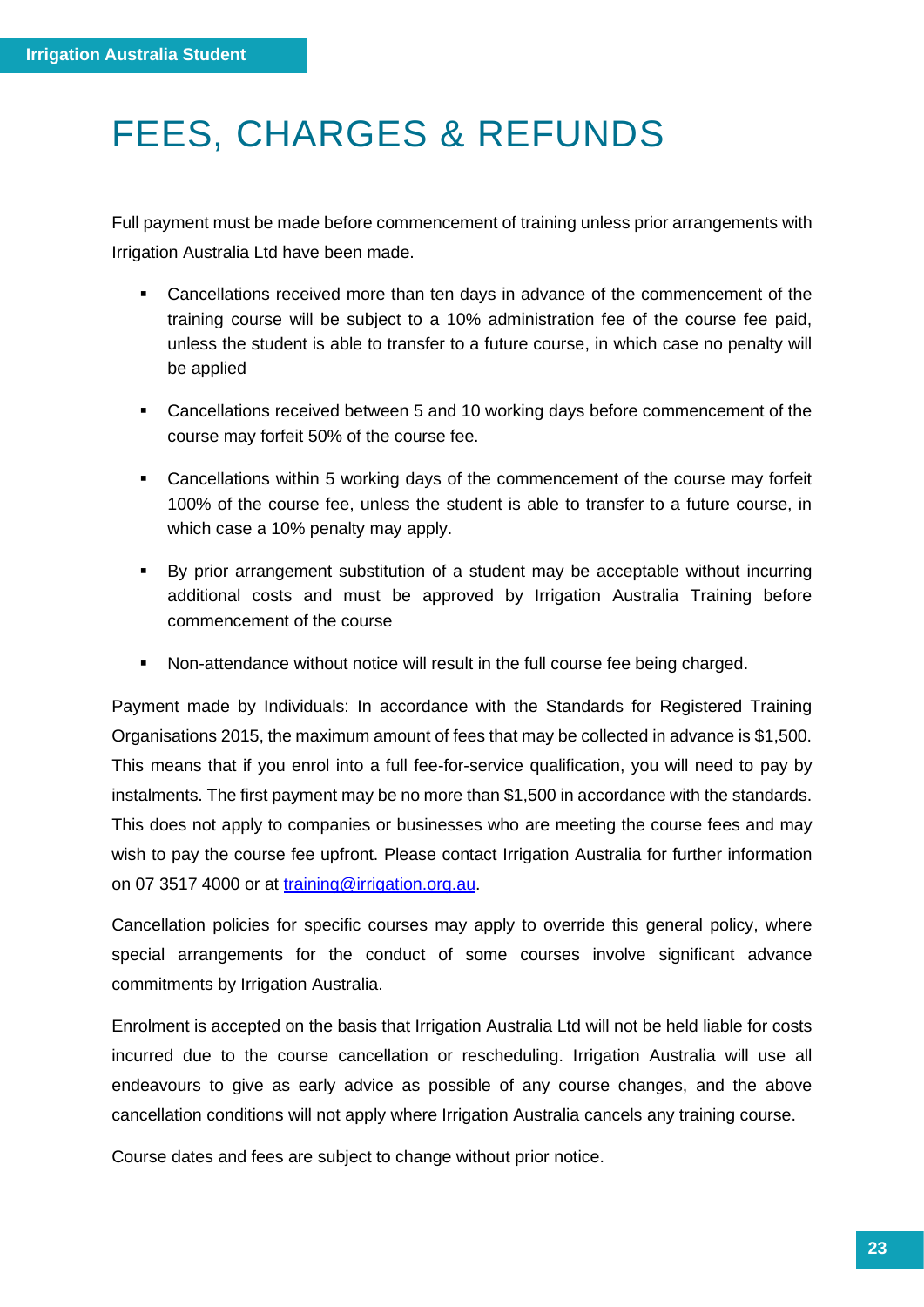If we postpone a course that you have paid for to an alternative start date, you will receive a refund for that course or be offered an opportunity to transfer to the next available course.

RPL Suitability Assessment and Assessment fees are non-refundable once assessment has been conducted, regardless of the outcome.

A re-enrolment fee of \$150 will be charged to students whose courses exceed the course/s completion date and wish to continue with their training.

### **Recording and payment of refunds**

- Refunds will be paid to the person or organisation who made the original payment
- Refund assessments can be appealed following our Complaints and Appeals Procedure
- Records of refund assessments and issuance of refunds will be stored securely on the student's file and in our accounts keeping system

### **Payments made by Employees / Businesses**

Irrigation Australia will not be liable for the reimbursement of course fees if a student:

- Fails to complete/submit all required assessments within the allocated course timeframe
- **EXECT:** Leaves their place of employment whilst undergoing training.

**Note: It is the responsibility of the employer to seek reimbursement from the employee of the course fee.**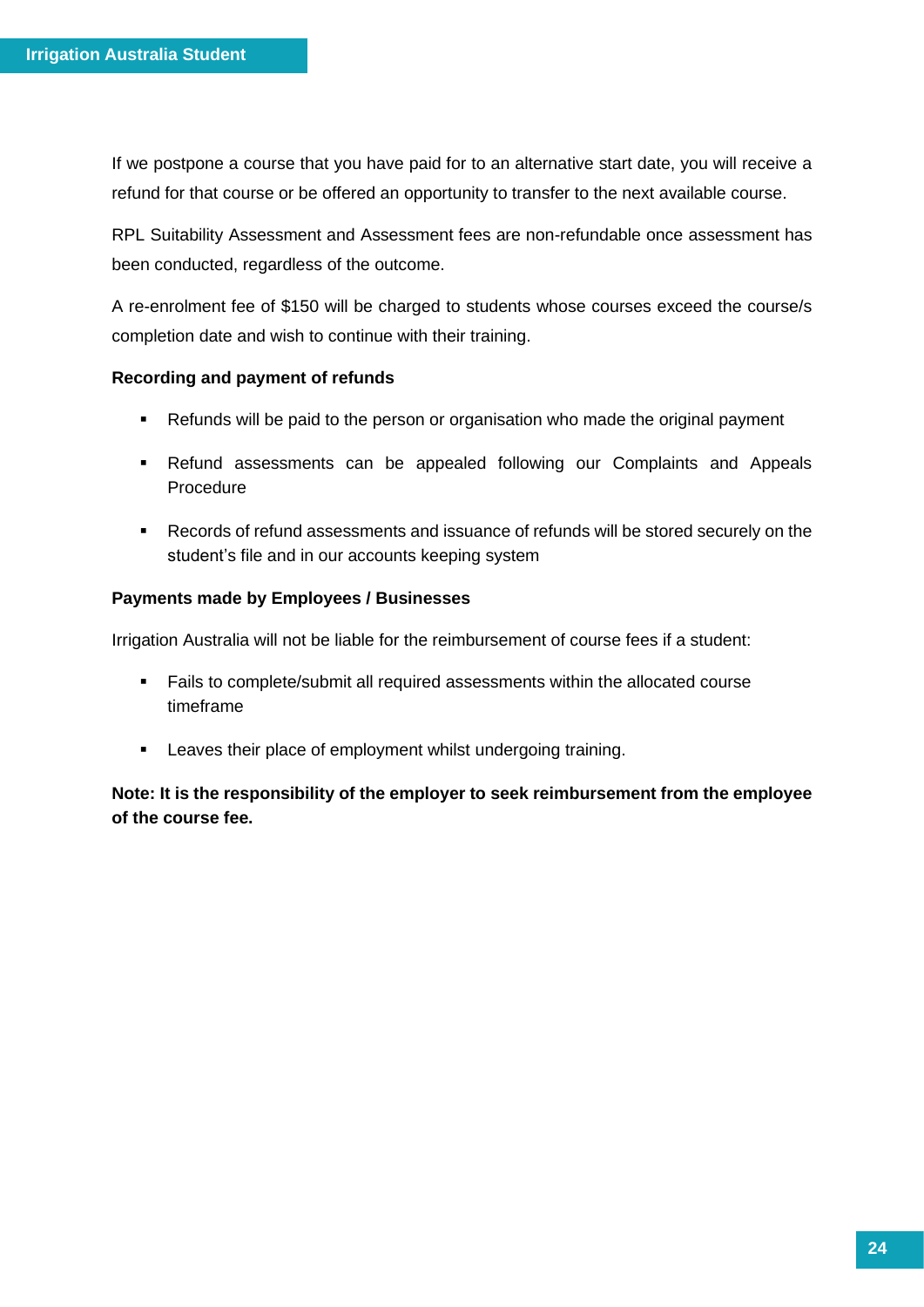### <span id="page-24-0"></span>VARIATION TO ENROLMENT

### **If you wish to vary your enrolment**

- **■** If you wish to vary your enrolment in a course or professional development program that has not yet commenced, you must do so at least 5 working days prior to the course commencing. Depending on the nature of the variation, you may be asked to complete a new enrolment form.
- **EXT** If a refund is requested, Irrigation Australia's Fees, Charges and Refunds Policy will apply.
- You may request deferment of a course on the grounds of compassionate or compelling circumstances (at the discretion of Irrigation Australia Training). The length of time you may have your enrolment deferred is at the discretion of the Training Manager but may not exceed six (6) months. Deferral does not automatically entitle you to a refund.
- You are advised to retain your original documents (e.g., medical certificates) for your own records and submit copies with applications for deferment or cancellation. Please note that Irrigation Australia Training may ask to see the original documents.
- You will be advised in writing of the outcome of your request for variation to your enrolment. If you are dissatisfied with the outcome of your request, you can access the complaints process.
- Personal details including postal address, email address and contact number is the responsibility of the student to maintain. Failure to do so may result in communications not being received or certificates being sent to the wrong address (certificate reprint fee applies).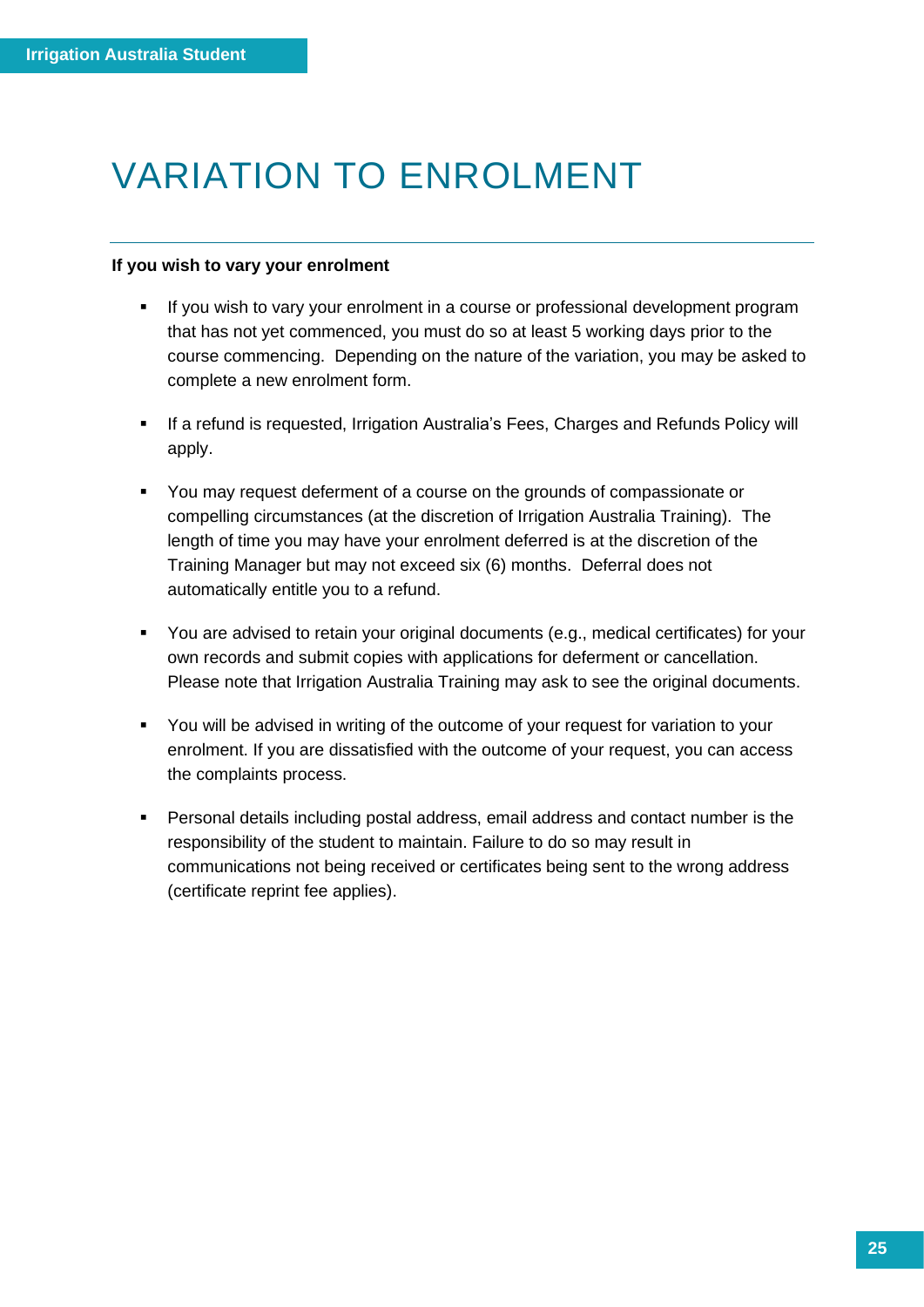### <span id="page-25-0"></span>COURSE EXPECTATIONS AND REQUIREMENTS

The training and assessment offered by Irrigation Australia focuses on providing you with knowledge and skills required to the standard of performance required in the workplace. This is known as competency-based training and assessment. Each of the components of your course is a "unit of competency". You may either be studying one or a few units of competency or a set of units that make up a total qualification. Each unit of competency is linked to specific skills and knowledge required in the workplace.

Our courses are delivered in clusters. This means groups of similar units have been packaged together to avoid repetition. You will receive training and assessment for all units in a cluster at the same time.

Our course outlines include the details of how we deliver the training to you as well as the assessment methods that will be used to assess whether you have reached the required standard of performance. Assessment methods vary from course to course but usually include written questions, projects, written assignments, and practical observations.

### **Request an extension of time for assessment**

We understand that there may be occasions where events can interfere with your ability to complete assessment tasks in the timeframes originally agreed.

To request an extension, please contact Irrigation Australia training staff.

Requests for an extension must be made no later than 3 business days prior to the assessment due date.

### **Attendance Requirements**

- For Face-to-Face workshops and classes, please notify your trainer at least 30 minutes prior to class if you are unable to attend by calling 07 3517 4000 or our Toll-Free Line 1300 949 891.
- For Virtual Classroom Delivery, you must be visible on screen at all times. Failure to be visible may result in the session having to be resat.
- **EXECT** If you have any special dietary requirements e.g., halal, kosher, vegetarian etc., you must notify us at least one week before the course commences.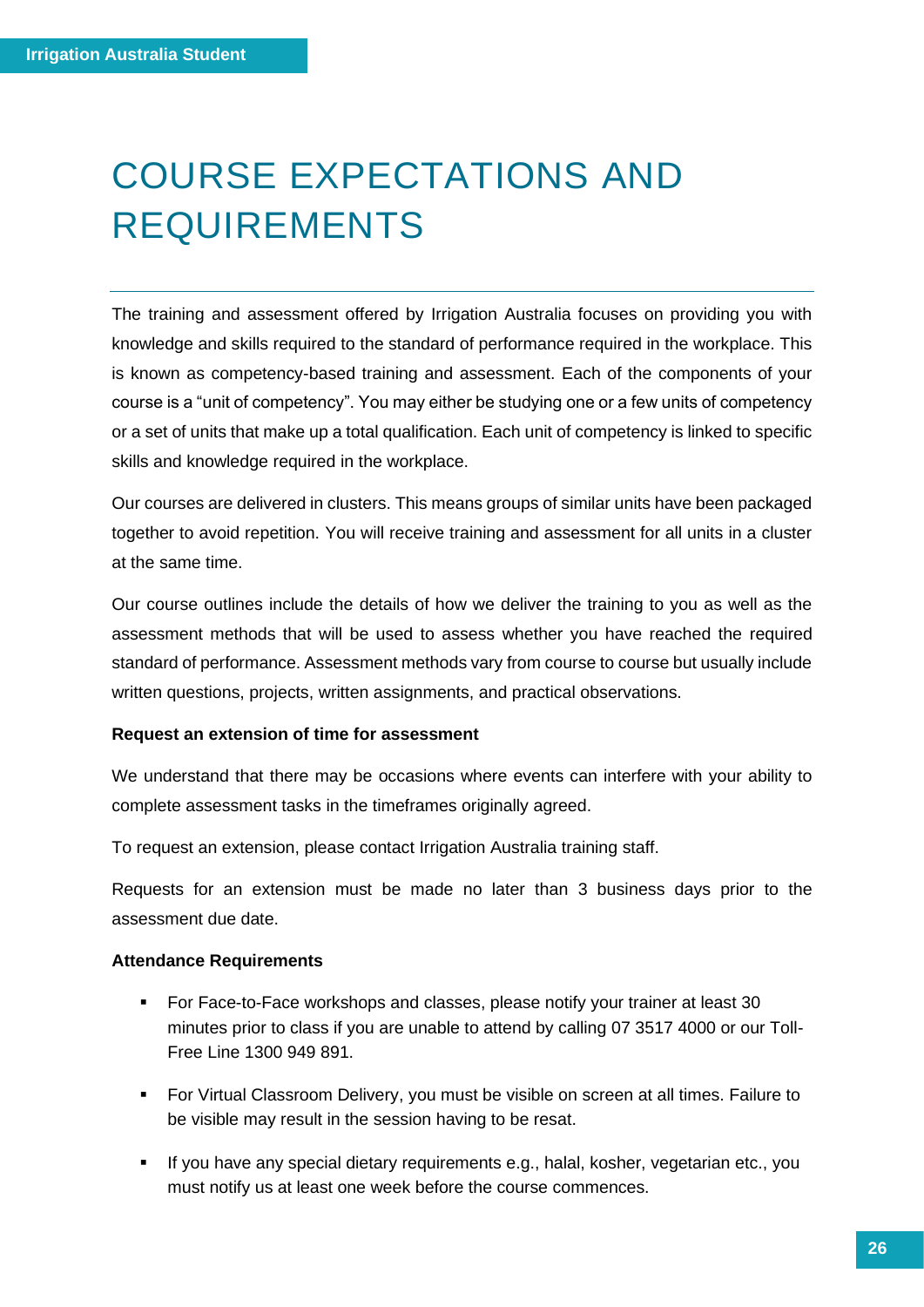### **Our Course Locations**

Our training is delivered in various hired training facilities across the country. Prior to hiring a training facility, we check to ensure its suitability and that it meets health and safety requirements and will be convenient for students in the area to access, as much as possible.

Further information about the location of the course you are enrolling into will be provided prior to enrolment. This will include information about parking and public transport arrangements.

### **Field Activities**

During the delivery of the course, there could be a field trip(s) / practice. Please bring enclosed footwear, comfortable clothing for classroom and/or field activities, a hat and sunscreen. Transportation to the field trip may be arranged by Irrigation Australia, however, use of your own vehicle may be required.

### **Provided by Irrigation Australia**

- Course recourses / equipment
- **■** Stationary
- PPE (if applicable)

#### **Assessment arrangements**

At the beginning of each unit or cluster, your assessor will go through the arrangements for assessment with you and you will be given all the details about the assessment requirements.

At this time, you will:

- Be provided with detailed assessment instructions for each task which includes the criteria that you will be assessed against.
- Be informed of relevant due dates or timing of assessments to be conducted

Your assessor will go through all of the arrangements with you, and you can ask them any questions you have.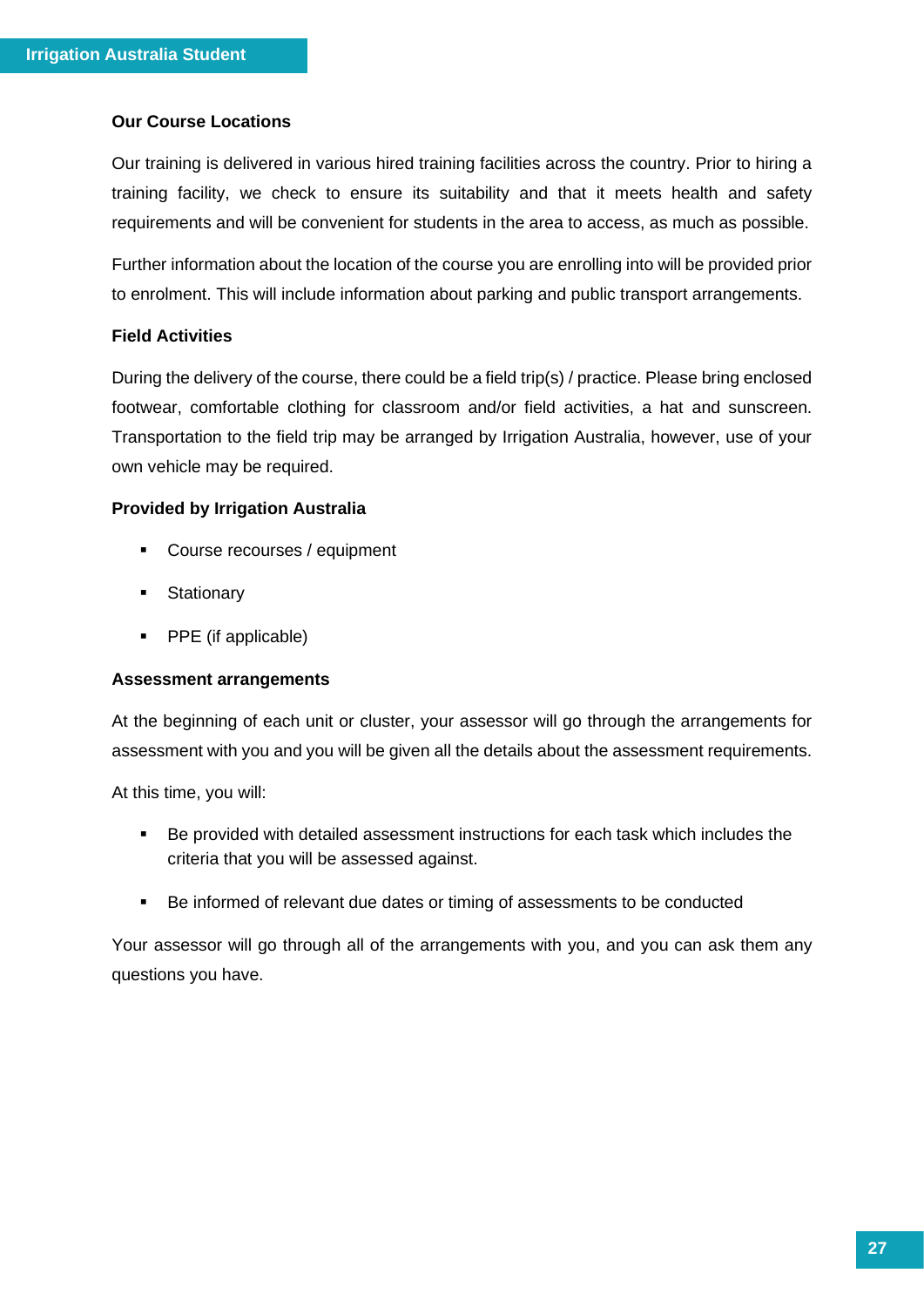### <span id="page-27-0"></span>SUBMITTING YOUR ASSESSMENTS

Assessments completed during the Virtual Classroom Sessions are to be returned to Irrigation Australia via email. Assessments completed during Face-to-Face training are to be handed to the Trainer/Assessor on completion of the course.

You must keep a copy of all tasks that you submit as we are not able to return copies as we must keep them as evidence in your file.

We will endeavour to mark written work within 30 days of receipt. Your assessor will provide you with written feedback and confirm the outcome of the task via email.

Each assessment task will be given an outcome of either Satisfactory (S) or Not Satisfactory (NS). You must complete all tasks for a unit satisfactorily to achieve an overall outcome of Competent (C) for a unit. If one or more of your tasks are assessed as Not Satisfactory, you will be given an overall outcome for the unit of Not Yet Competent (NYC).

All assessments are to be sent to [assessment@irrigation.org.au](mailto:assessment@irrigation.org.au)

### **Assessment outcomes**

Each assessment task will be given an outcome of either Satisfactory (S) or Not Satisfactory (NS). You must complete all tasks for a unit satisfactorily to achieve an overall outcome of Competent (C) for a unit. If one or more of your tasks are assessed as Not Satisfactory, you will be given an overall outcome for the unit of Not Yet Competent (NYC). You can have 2 further attempts to complete the task and achieve a Satisfactory outcome.

You will be given a timeframe for your resubmission and advised what you must include in your re-submission.

If, after the third attempt, you are still assessed as Not Satisfactory for a task, you will need to re-enrol in the unit or cluster, which will attract an additional fee. Additional fees are outlined in the Student Agreement.

### **Reasonable adjustment in assessment**

Some students may need modifications to assessments due to disability, illness or special considerations – this is called reasonable adjustment.

Reasonable adjustment can involve: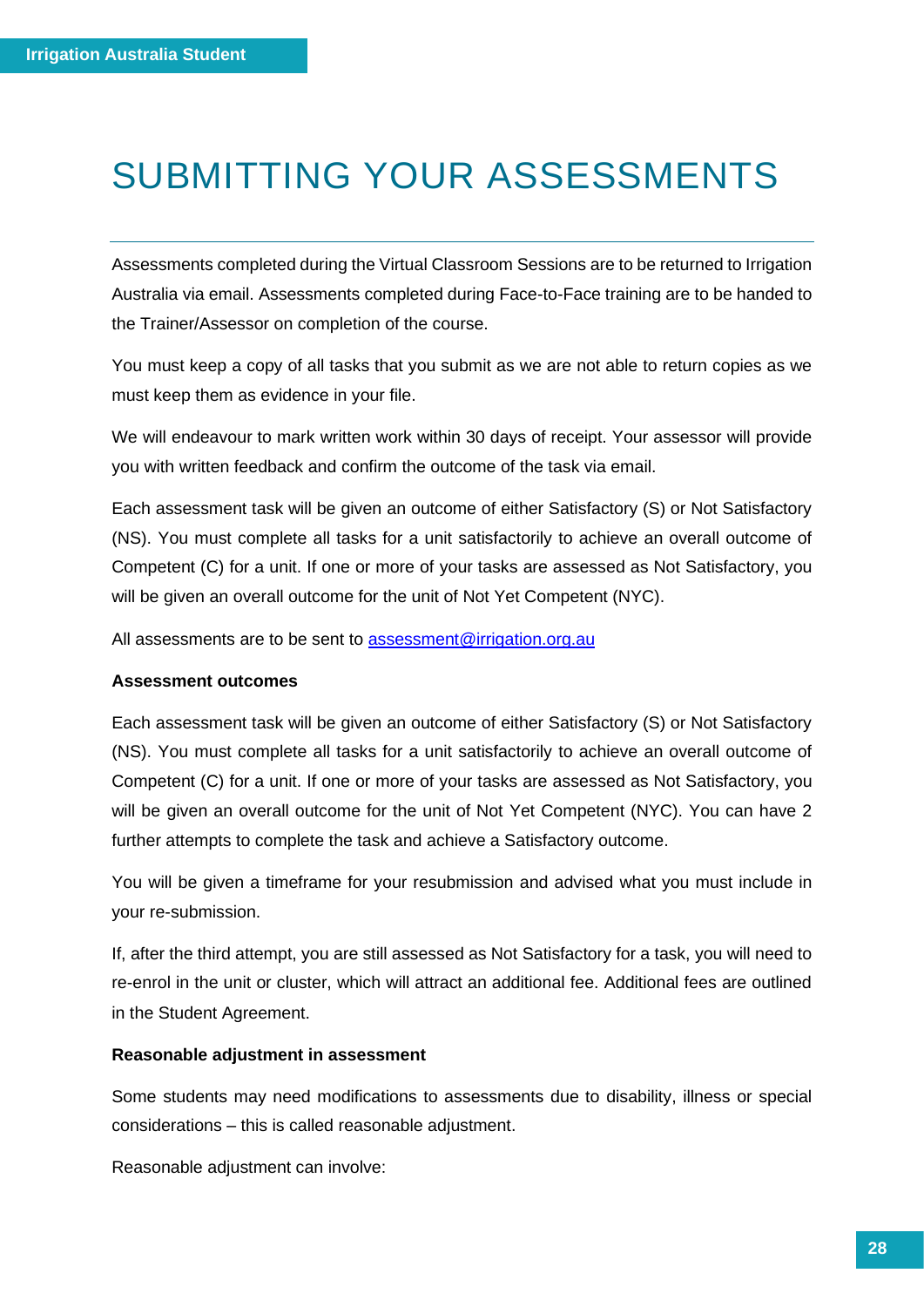- Making training and assessment resources and methods more accessible e.g., providing learner workbooks in an audio format or on different coloured paper.
- Adapting physical facilities, environment and/or equipment e.g., setting up hearing loops.
- Making changes to the assessment arrangements e.g., more time allowed for assessments.
- Making changes to the way evidence for assessment is gathered e.g., written questions asked orally.

Please speak to your assessor if you think that you may need an adjustment made. Note these adjustments are made at the discretion of your assessor based on your identified needs.

### **Notifying You If Things Change**

As an RTO operating under the VET Quality Framework, we must notify you promptly if there are any changes to our RTO, the course, or the arrangements for training and assessment.

This would include if there were any changes of ownership, and any new third-party arrangements or changes to third party arrangements that relate to your enrolment, or if we were unable to provide the services, we agreed to provide in your Student Agreement.

If this occurs, Irrigation Australia will devise a strategy to minimise impact on you and notify you of the changes and how you will be affected as soon as practicable.

Depending on the type of change, we will send you an email.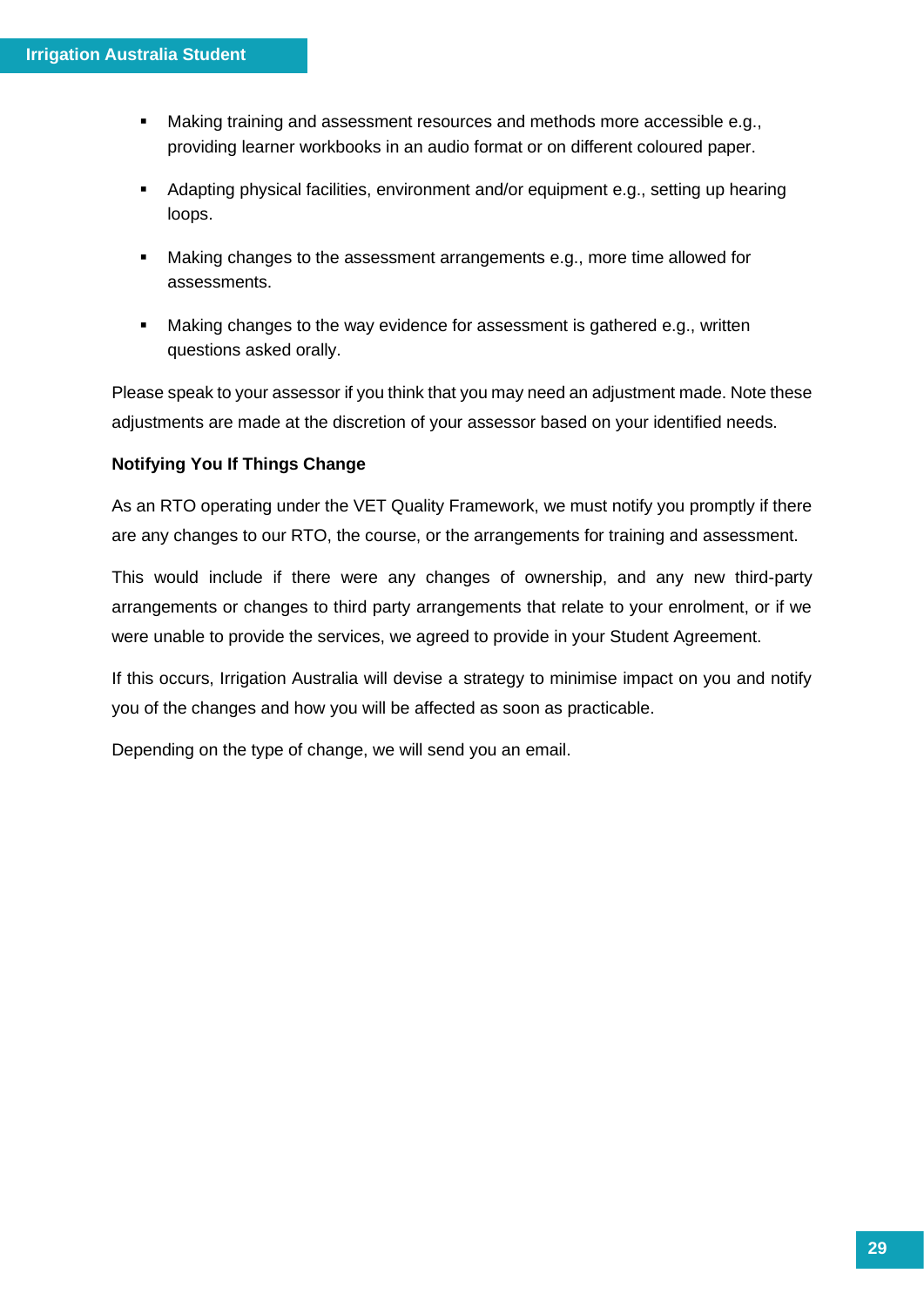### <span id="page-29-0"></span>DISCIPLINARY AND MISCONDUCT PROCEDURES

Cheating, including collusion between students (other than for group tasks), during assessments will, if proven, result in a student being given a zero mark.

Students are expected to conduct themselves as they would in any usual work environment. The trainers reserve the right to exclude students at any time during the course for misconduct. No refunds will be made in these circumstances. Unacceptable conduct, which includes nonattendance, may result in exclusion from a course. No refunds are made in these circumstances.

### <span id="page-29-1"></span>PROGRESS REPORTS

Student records and progress reports will be sent to the student quarterly via email. **All progress reports will NOT be sent to the employer unless the student provides Irrigation Australia with written authorisation.** To do so, the written authorisation must detail the company name, employer name, phone number and email address.

### <span id="page-29-2"></span>ISSUING OF QUALIFICATIONS AND STATEMENT OF ATTAINMENT

#### **Statements & Qualifications**

On completion of your course and payment of all relevant fees, we will issue you with your qualification (testamur / certificate) and record of results within thirty (30) days. The record of results will show the units of competency you achieved in the course.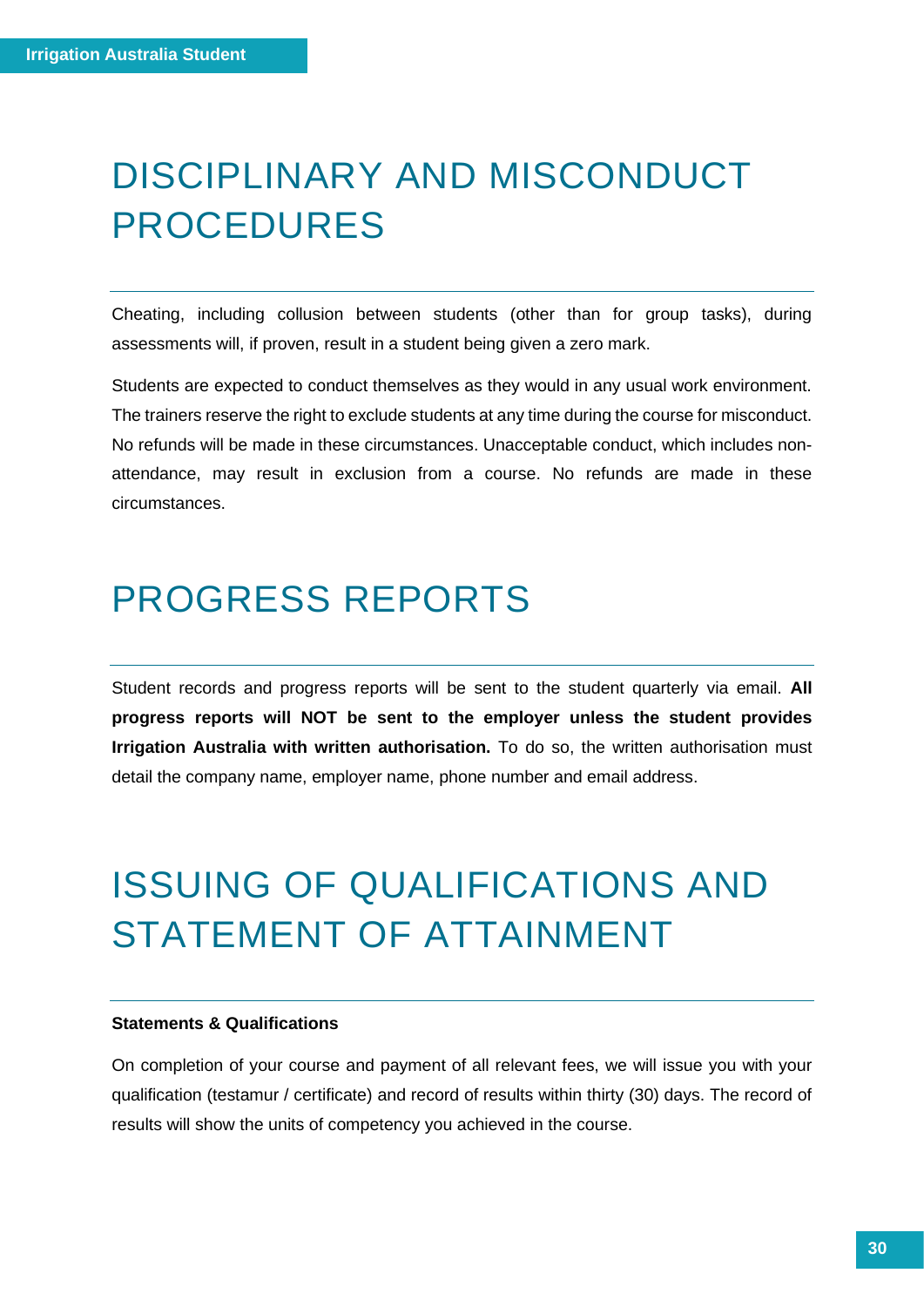Irrigation Australia will only issue Australian Qualifications Framework (AQF) certification documentation to a student who you have assessed as meeting the requirements of the training product.

Irrigation Australia may issue a copy of a student's qualification or statement of attainment to another party, such as an employer, if the leaner has given written approval.

If you withdraw or partially complete a course, a Statement of Attainment will be issued within thirty (30) days of withdrawal as long as all relevant fees have been paid. A record of results will only be provided with a Statement of Attainment where requested.

We reserve the right to with-hold the issuance of qualifications and Statements of Attainment until all fees related to the course or qualification have been paid.

We must have a valid USI on file for you in order for a qualification or statement to be issue (refer to Unique Student Identifier (USI)).

Our certification documents use a number of mechanisms to ensure they are not fraudulently reproduced. Our certificates and statements of attainment show a unique certificate or statement number that can be verified over the phone with us, and all documents have our branded embossed foil sticker on them.

### **Re-issue of Certificates**

In line with our Privacy Policy, Certificates and Statements of Attainment are considered personal information.

Replacement certificates can only be re-issued where the details provided on the form match the details we have on record.

If you have changed address, we can send the replacement certificate to the new address as long as you have also provided the address that we have on record.

The name on the certificate must match the identification provided at enrolment. It is not permissible to alter the name unless it is to rectify a clerical error.

Re-issued or replacement certificates will indicate that the parchment is a re-issue.

Replacement certificates will incur in a \$27.50 incl GST fee.

Please contact Irrigation Australia's Training team on 1300 949 891, during business hours for details about the cost of a replacement certificate.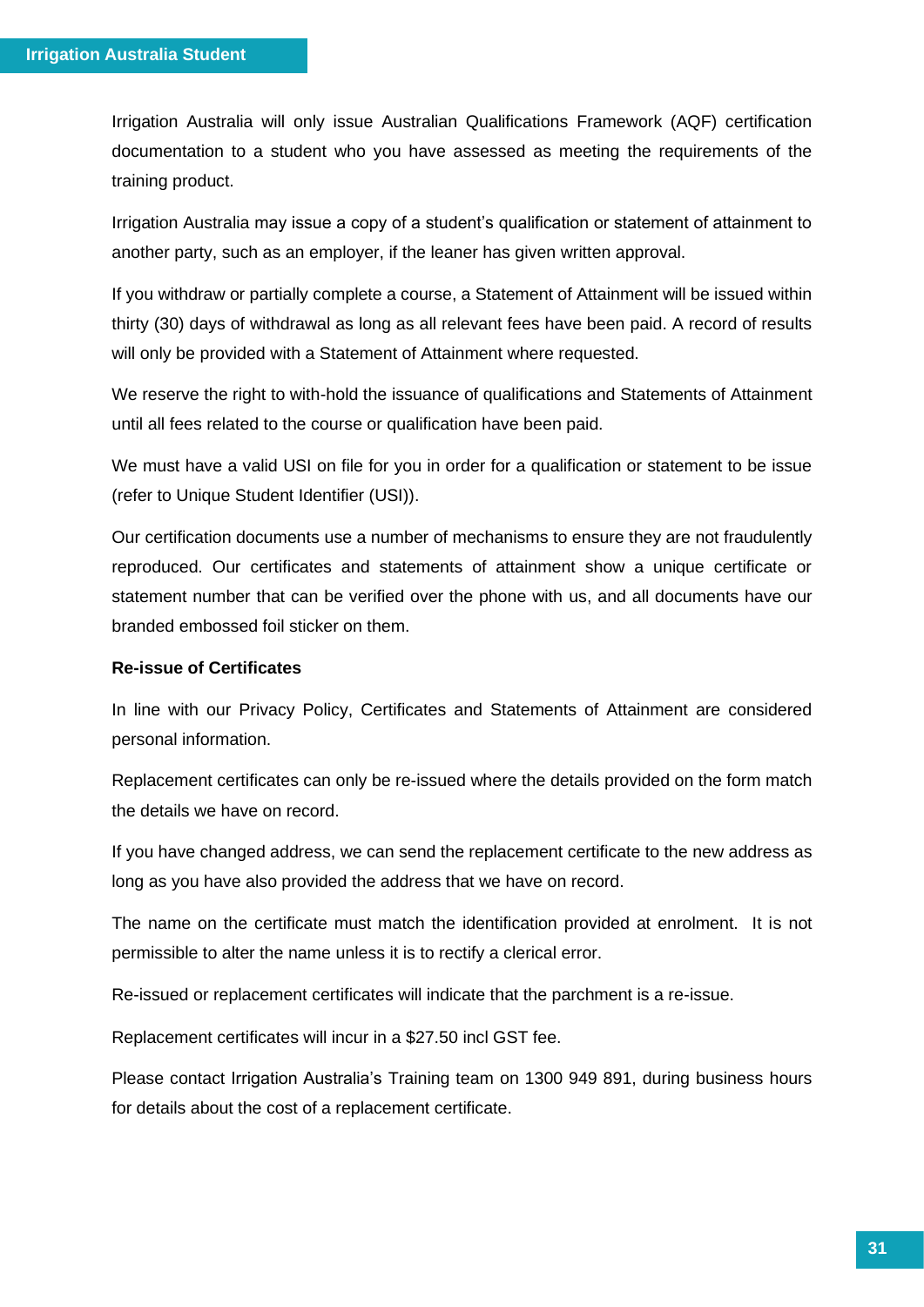### <span id="page-31-0"></span>APPENDIX A: COMPLAINTS AND APPEALS PROCEDURE

### **Purpose**

The purpose of this policy and procedure is to outline Irrigation Australia's approach to managing dissatisfaction, formal complaints and appeals of students, clients, staff and other members of the community. It provides a transparent approach for all complaints and appeals to be addressed in a fair, efficient and confidential manner.

### **Definitions**

- **Appeal** means a request for a decision made by Irrigation Australia to be reviewed
- **Complaint** means a person's formal expression of dissatisfaction with any product or service provided by Irrigation Australia
- **Services** means training, assessment, related educational and support services and/or activities related to the recruitment of prospective learners. It does not include services such as student counselling, mediation or ICT support
- **Standards** means the Standards for Registered Training Organisations (RTOs) 2015 from the VET Quality Framework

### **Policy**

### **1. Nature of Complaints and Appeals**

- **Irrigation Australia responds to all allegations involving the conduct of:**
	- o The RTO, its trainers and assessors and other staff
	- o Any third-party providing Services on behalf of Irrigation Australia, such as training and assessment services or marketing and student brokering services
	- o Any student or client of Irrigation Australia
- **Complaints may be made in relation to any of Irrigation Australia's services and activities such as:**
	- o the application and enrolment process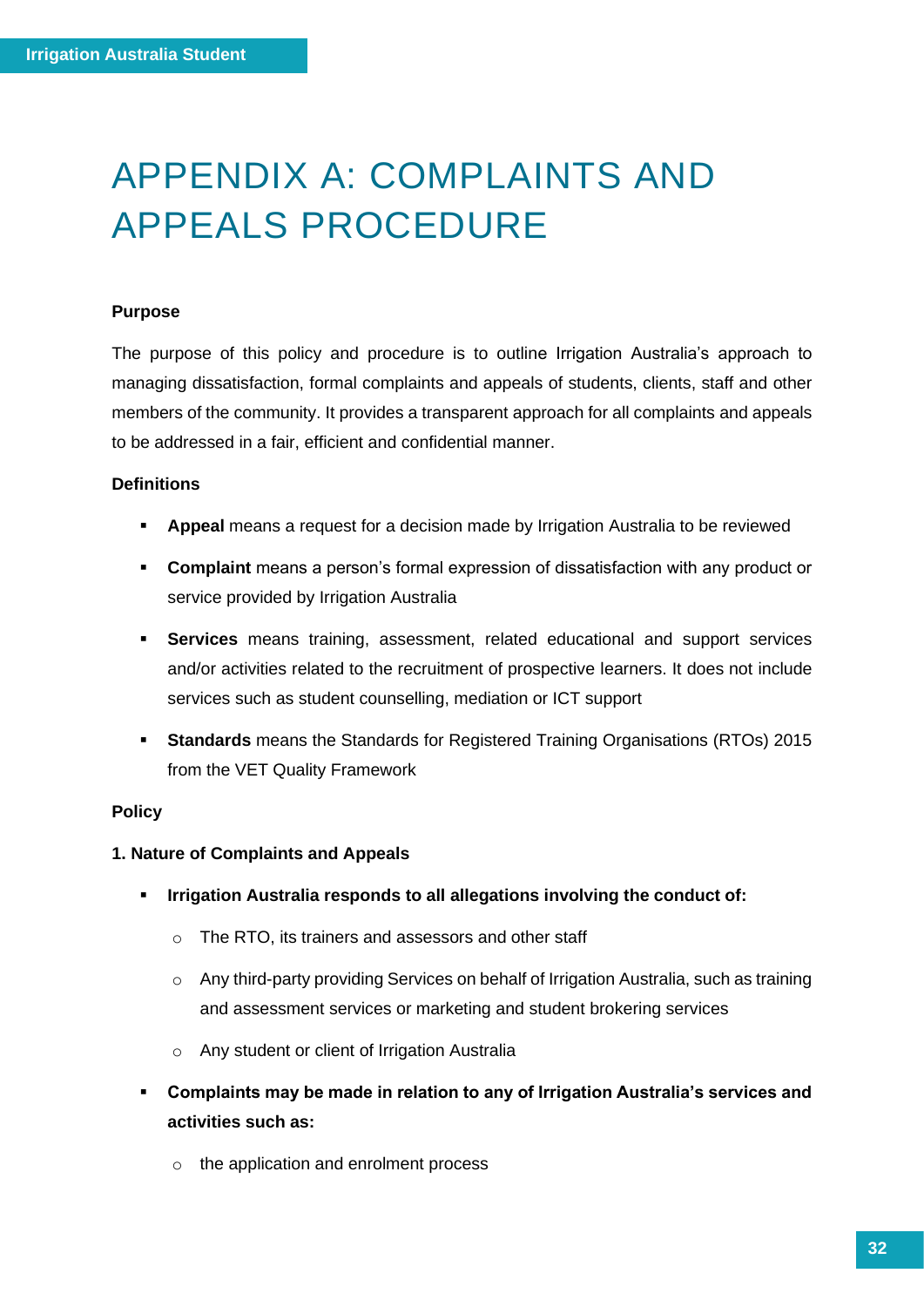- o marketing information
- o the quality of training and assessment provided
- o training and assessment matters, including student progress, student support and assessment requirements
- o the way someone has been treated
- $\circ$  the actions of another student
- **Appeals should be made to request that a decision made by, or on behalf of, Irrigation Australia is reviewed. Decisions may have been about:**
	- o assessment outcomes / results
	- o acceptance into a course
	- o refund assessments
	- o response to a complaint
	- o other general decisions made by Irrigation Australia

### **2. Principles of complaints and appeals handling**

- Irrigation Australia is committed to developing a procedurally fair complaints and appeals process that is carried out free from bias, following the principles of natural justice. Through this policy and procedure, Irrigation Australia ensures that complaints and appeals:
	- $\circ$  Are responded to in a consistent, transparent and fair manner, free from bias
	- o Are responded to promptly, objectively, with sensitivity and confidentiality
	- o Are able to be made at no cost to the complainant or appellant
	- $\circ$  Are used as an opportunity to improve by identifying potential causes of the complaint or appeal and taking actions to prevent or reduce the likelihood of reoccurrence
- Nothing in this policy and procedure limits the rights of an individual to take action under Australia's Consumer Protection laws and it does not circumscribe an individual's rights to pursue other legal remedies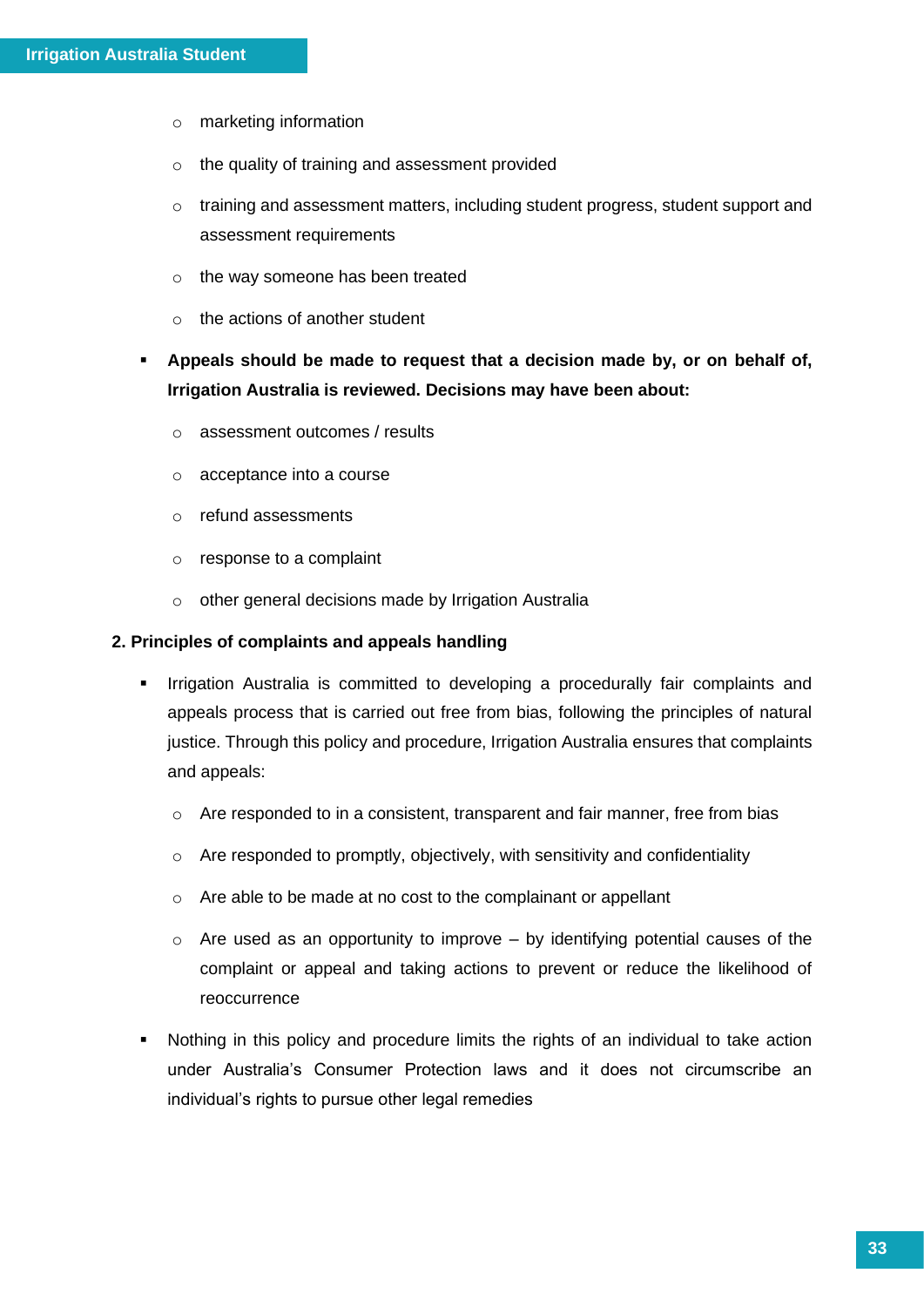▪ Where a student chooses to access this policy and procedure, Irrigation Australia will maintain the student's enrolment while the complaints/appeals handling process is ongoing

### **3. Timeframes for resolution**

▪ Complaints and appeals will be finalised as soon as practicable or at least within 30 calendar days unless there is a significant reason for the matter to take longer. In matters where additional time is needed, the complainant or appellant will be advised in writing of the reasons and will be updated weekly on the progress of the matter until such a time as the matter is resolved.

### **4. Records of Complaints and Appeals**

Irrigation Australia will maintain a record of all complaints and appeals and their outcomes on the Complaints and Appeals Register which is stored securely on our internal file management system. If a complaint or appeal involves a student or staff member, details will also be held on the relevant secure file which only authorised staff have access to.

### **5. Making a complaint or appeal**

- Complaints about a particular incident should be made as soon as possible but within 90 calendar days of the incident occurring and appeals must be made within 30 calendar days of the original decision being made
- Complaints and appeals should be made in writing using the Complaints and Appeals Form, or another written format and sent to: Irrigation Australia - PO Box 13, Cannon Hill QLD 4170
- When making a complaint or appeal, provide as much information as possible to enable us to investigate and determine an appropriate solution. This should include:
	- $\circ$  The issue you are complaining about or the decision you are appealing describe what happened and how it affected you
	- o Any evidence you have to support your case
	- o Details about the steps you have already taken to resolve the issue
- Complaints and appeals will be acknowledged in writing via email or post. Acknowledgement should be received within 7 days of lodgement.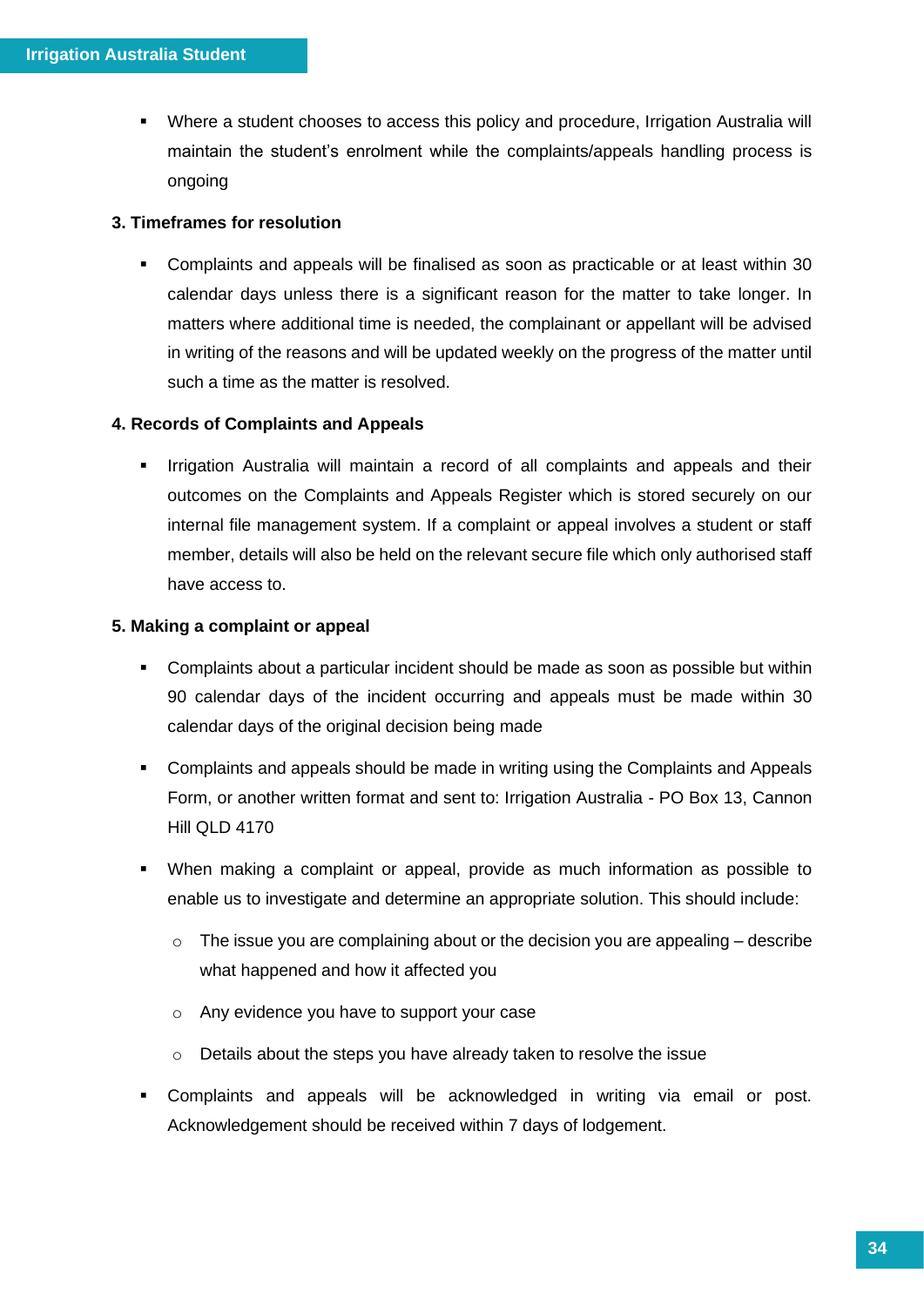### **6. Resolution of Complaints and Appeals**

- Some or all members of the management team of Irrigation Australia will be involved in resolving complaints and appeals as outlined in our procedures.
- Where a third-party delivering Services on behalf of the RTO is involved, they will also be included in the process of resolving and/or responding to the complaint or appeal. Additionally, where a complaint or appeal involves another individual or organisation, they will be given the opportunity to respond to any allegations made. They will also be advised in writing of any allegations made against them.
- **•** In the case of an assessment appeal, an assessor who is independent from original decision will assess the original task again. The outcome of this assessment will be the result granted for the assessment task.

### **7. External complaint avenues**

■ External complaints can also be made via the following avenues:

### **National Complaints Hotline**

The National Training Complaints Hotline is a national service for consumers to register complaints concerning vocational education and training. The service refers consumers to the appropriate agency/ authority/ jurisdiction to assist with their complaint. Consumers can register a complaint with the National Training Complaints Hotline by:

- Calling: 13 38 73, Monday–Friday, 8am to 6pm nationally.
- Email: [skilling@education.gov.au](mailto:skilling@education.gov.au)

For more information about the National Complaints Hotline, refer to the following webpage:

<https://www.myskills.gov.au/more/help/links/>

### **Australian Skills Quality Authority (ASQA):**

You may also complain to our RTO's registering body: Australian Skills Quality Authority (ASQA). However, ASQA's will only use the information you provide to inform its regulatory approach and will not contact us on your behalf or act as your advocate.

For more information, refer to the following webpage:

[http://www.asqa.gov.au/complaints/make-a-complaint---domestic-students/make-a](http://www.asqa.gov.au/complaints/make-a-complaint---domestic-students/make-a-complaint---domesticstudents1.html)[complaint---domesticstudents1.html](http://www.asqa.gov.au/complaints/make-a-complaint---domestic-students/make-a-complaint---domesticstudents1.html)